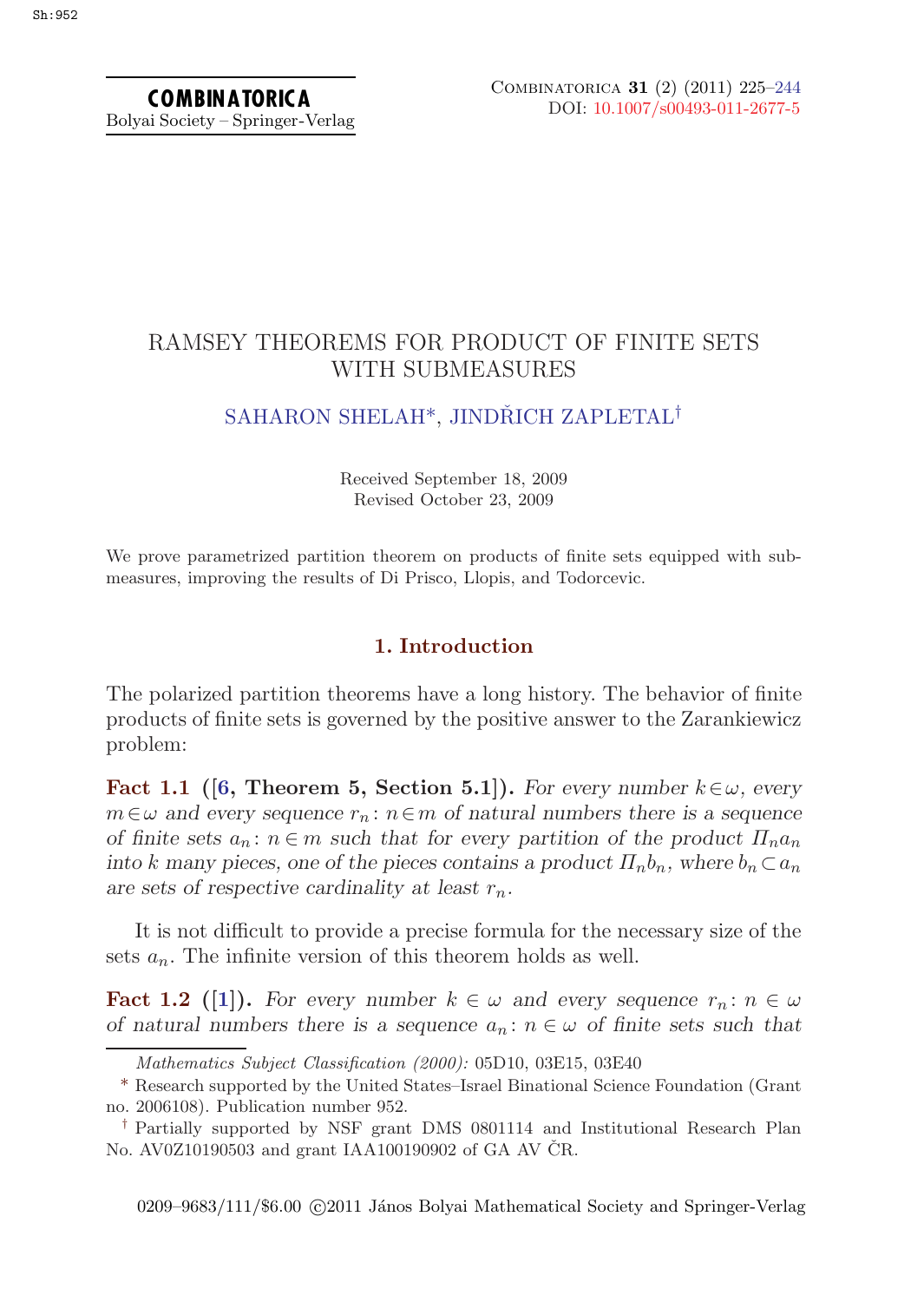### <span id="page-1-0"></span>226 SAHARON SHELAH, JINDŘICH ZAPLETAL

*for every partition of the product*  $\Pi_{n}a_{n}$  *into* k *many* Borel pieces, one of *the pieces contains a product of the form*  $\Pi_n b_n$  where  $b_n \subset a_n$  are sets of *respective size at least*  $r_n$ .

Here, the space  $\Pi_n a_n$  is equipped with the product topology of the discrete topologies on the finite sets  $a_n$ . The computation of the sequence of needed sizes of the finite sets  $a_n : n \in \omega$  turned out to be more complicated, and the first non-primitive-recursive estimate appeared in [[2](#page-18-0)]. One can parametrize this theorem with one more infinite dimension:

**Fact 1.3** ([\[3](#page-18-0)]). Suppose k is a number and  $r_n: n \in \omega$  are natural numbers. *Then there is a sequence*  $a_n$ :  $n \in \omega$  *of finite sets such that for every partition of the product*  $\Pi_n a_n \times \omega$  *into* k many Borel pieces, one of the pieces contains *a* subset of the form  $\Pi_n b_n \times c$  where  $b_n \subset a_n$  are sets of size at least  $r_n$ , and  $c \subset \omega$  *is an infinite set.* 

The difficult proof contains a reference to the Galvin–Prikry partition theorem [[5](#page-18-0)], and it provides no estimate for the growth of the sequence necessary for the partition property to hold. We will greatly improve on these efforts. Our theorems are more general, they offer many more applications, and the argument yields direct primitive recursive computations. The arguments differ greatly from those of [[3](#page-18-0)]; they employ the powerful method of *creature forcing* of [\[12](#page-18-0)] which promises many more applications to Ramsey theory in the future.

One can attempt to measure the size of homogeneous products not in terms of the cardinality of the finite sets in the product, but in terms of a different measure or submeasure. The arguments of [\[3\]](#page-18-0) do not work in such a case. However, we can provide a nearly complete information.

**Theorem 1.4.** *Suppose*  $k \in \omega$  *is a number and*  $r_n : n \in \omega$  *is a sequence of real numbers. Then for every sequence of submeasures*  $\phi_n : n \in \omega$  *on finite sets, increasing fast enough, and for every partition*  $B_i: i \in k$  *of the product*  $\Pi_n$ dom $(\phi_n) \times \omega$  *into Borel pieces, one of the pieces contains a product of the form*  $\Pi_n b_n \times c$  *where*  $c \subset \omega$  *is an infinite set, and*  $b_n \subset \text{dom}(\phi_n)$  *and*  $\phi_n(b_n) > r_n$  for every number  $n \in \omega$ .

Here, the phrase "for every fast enough increasing sequence of submeasures" means that Player I has a winning strategy in the infinite game in which he indicates real numbers  $s_n : n \in \omega$ , to which Player II responds with submeasures  $\phi_n$  on finite sets such that  $\phi_n(\text{dom}(\phi_n)) \geq s_n$ . Player I wins if for the resulting sequence of submeasures, the partition property holds. It will be clear from the proof that a rate of growth corresponding to a stack of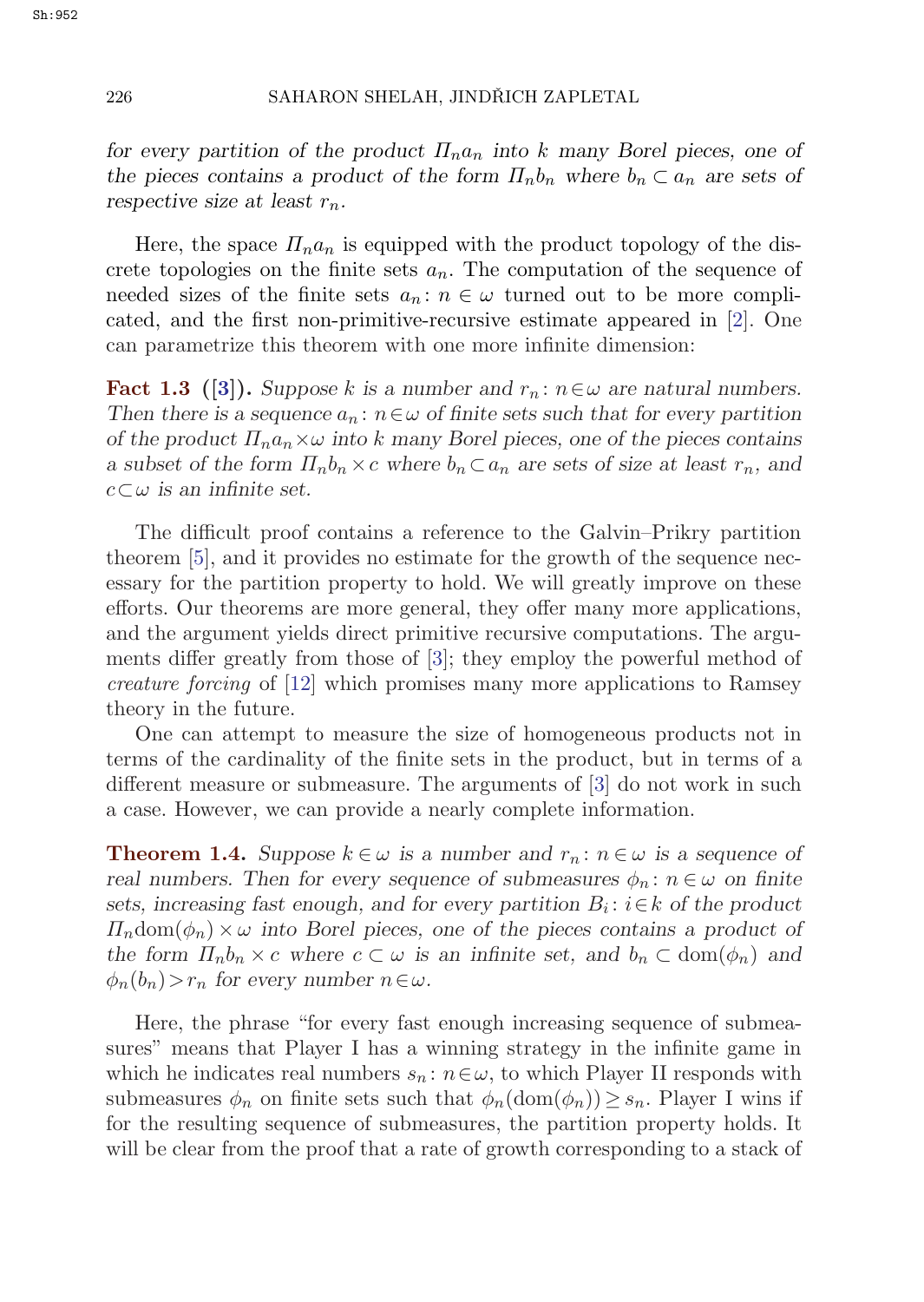<span id="page-2-0"></span>exponentials of linear height is sufficient for the partition property to hold. The proof also shows that a number of other effects can be achieved. For example, if  $f: \Pi_n \text{dom}(\phi_n) \to 2^\omega$  is a Borel function, then the sets  $b_n: n \in \omega$ can be found such that  $g \nmid \prod_n b_n$  is continuous.

This fairly general theorem allows for several variations. One of them deals with the size of the homogeneous set in the infinite coordinate. An abstract argument based on [Theorem 1.4](#page-1-0) will show:

**Theorem 1.5.** *Suppose*  $k \in \omega$  *is a number,* K an  $F_{\sigma}$ -ideal on  $\omega$ , and  $r_n : n \in$ ω *is a sequence of real numbers. Then for every sequence of submeasures*  $\phi_n : n \in \omega$  on finite sets, increasing fast enough, and for every partition  $B_i: i \in k$  of the product  $\Pi_n \text{dom}(\phi_n) \times \omega$  into Borel pieces, one of the pieces *contains a product of the form*  $\Pi_n b_n \times c$  *where*  $c \subset \omega$  *is a K-positive set, and*  $b_n \subset \text{dom}(\phi_n)$  and  $\phi_n(b_n) > r_n$  for every number  $n \in \omega$ .

Another possible variation arises from adding another axis to the partitions. We will state and prove a measure parametrized version:

**Theorem 1.6.** Suppose that  $\varepsilon > 0$  is a real number and  $r_n : n \in \omega$  is a *sequence of real numbers. Then for every sequence of measures*  $\phi_n : n \in \omega$ *on finite sets increasing fast enough, and every Borel set*  $B \subset \prod_n \text{dom}(\phi_n) \times$  $\omega \times [0,1]$  with vertical sections of Lebesgue mass at least  $\varepsilon$ , there are sets  $b_n \subset \text{dom}(\phi_n)$  with  $\phi_n(b_n) > r_n$ , an infinite set  $c \subset \omega$  and a point  $z \in [0,1]$ *such that*  $\Pi_n b_n \times c \times \{z\} \subset B$ *.* 

For the second author, the stated theorems are really results about forcing, and their main applications also lie in the realm of forcing theory. They seem to be the strongest tool known to date for proving that various bounding forcings do not add independent reals. Here, a set  $a \subset \omega$  in a generic extension is independent if neither it nor its complement contain a ground model infinite subset. We get:

**Corollary 1.7.** *Suppose that*  $I_n$  *is a*  $\sigma$ -ideal on a Polish space  $X_n$  generated *by a compact family of compact sets, this for every number*  $n \in \omega$ . The *countable support product of posets*  $P_{I_n}: n \in \omega$  *does not add an independent real.*

Here, the symbol  $P_I$  stands for the poset of I-positive Borel sets ordered by inclusion. The partial orders of the form described in the corollary have been studied in [[13,](#page-18-0) Theorem 4.1.8]; they include for example the Sacks forcing, or all the tree limsup infinity forcings of [\[12](#page-18-0)]. Thus the corollary can be understood as a far-reaching generalization of Laver's theorem on independent reals and product of Sacks reals [[9](#page-18-0)].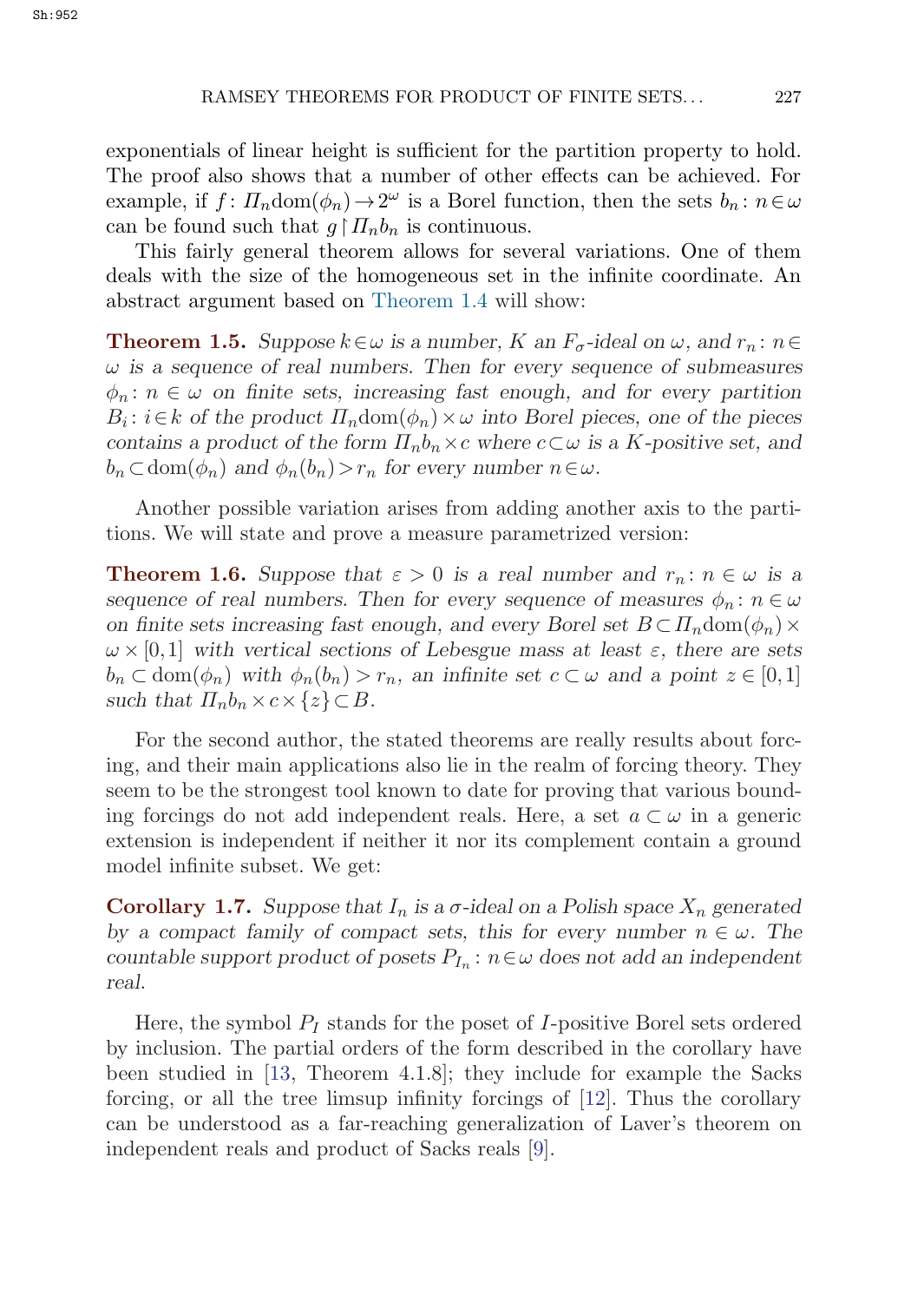**Corollary 1.8.** The Halpern–Läuchli forcing, the  $E_0$  and  $E_2$  forcings do *not add independent reals.*

The notation in this paper follows the set theoretic standard of [\[7\]](#page-18-0). An *atom* of a partial order is an element with no elements below it. An independent real over a transitive model of set theory is a set  $a \subset \omega$  such that neither it nor its complement contain an infinite subset from the model. All logarithms in this paper are evaluated with base 2. [Theorems 1.3 and 1.4](#page-1-0) can be stated in a stronger form: with an axis  $[\omega]^{\aleph_0}$  and homogeneous combinatorial cubes  $[c]^{N_0}$  instead of the infinite axis and a homogeneous infinite set c. However, no such reasonable stronger form exists for [Theorems 1.5](#page-2-0) [and 1.6.](#page-2-0)

#### **2. The creature forcing**

In order to prove theorems from the introduction, we need to consider a forcing from the family of creature forcings introduced in [[12\]](#page-18-0). The general approach of that book may seem daunting to many readers; our special case is fairly simple and still quite useful.

**Definition 2.1.** Let a be a nonempty finite set. A *setup* on a is an atomic partially ordered set C, with  $a =$  the set of atoms of C, and an orderpreserving function nor:  $C \to \mathbb{R}$  which is constantly zero on the set a.

In the nomenclature of Roslanowski–Shelah, the nonatomic elements of a setup are called *creatures*. The set of atoms below a given creature  $c \in C$ is a set of its *possibilities*,  $pos(c)$ .

**Definition 2.2.** Let  $a_n$  be pairwise disjoint finite sets, and  $C_n$ , nor<sub>n</sub> a setup on each. The forcing P consists of all functions p with domain  $\omega$  such that  $\forall n \ p(n) \in C_n$  and the numbers **nor**<sub>n</sub>(p(n)) tend to infinity. The ordering is that of coordinatewise strengthening.

The partial order P will add a function  $\dot{x}_{gen} \in \Pi_n a_n$  defined as the unique function in the product which is coordinatewise below every condition in the generic filter. In the specific cases discussed in this paper, the whole generic filter can be reconstructed from this function. Note that partitioning  $\omega$  into finitely many disjoint infinite sets one can present  $P$  as a product of finitely many similar forcings; this feature makes  $P$  a natural tool for the investigation of product forcing. The forcing P is not separative. If  $p, q \in P$  are two conditions such that for every  $n \in \omega$ ,  $pos(q(n)) \subset pos(p(n))$ , and for all but finitely many  $n \in \omega$ ,  $q(n) \leq p(n)$ , then there is no strengthening of q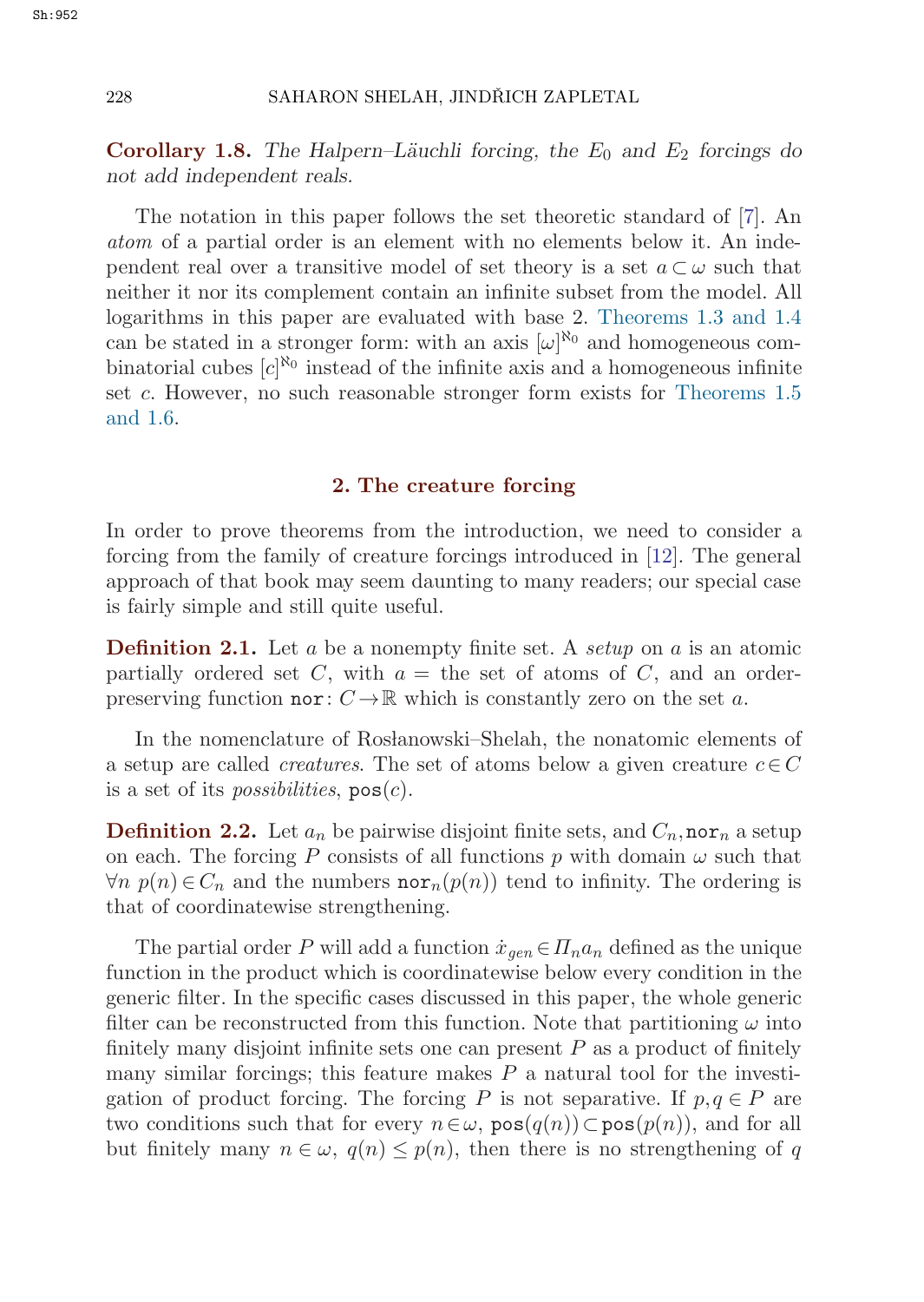incompatible with p, even though  $q \leq p$  may fail. This feature appears to be essential, and it will be exploited in several places.

The forcing properties of P depend on subtle combinatorial properties of the setups. We will need the following notions.

**Definition 2.3.** Let  $\varepsilon > 0$  be a real number. The setup C has  $\varepsilon$ -bigness if for every  $c \in C$  with  $\text{nor}(c) \geq 2$  and every partition of the set a into two parts, there is  $d \leq c$  with  $\text{nor}(d) > \text{nor}(c) - \varepsilon$  such that all atoms below d fall into the same piece of the partition.

The simplest example of a setup with  $\varepsilon$ -bigness arises from a submeasure  $\phi$  on the set a. Define  $C = \mathcal{P}(a)$ , nor(b)= $\varepsilon \log(1+\phi(b))$  if  $b \subset a$  is not a singleton, and  $\text{nor}(b)=0$  if b is a singleton. Another example starts with an arbitrary partially ordered set  $C$  with a finite set  $a$  of atoms such that every nonatomic element has at least two atoms below it. For every nonatomic  $c \in C$  and  $n \in \omega$  consider the game of length n in which Player I plays partitions of the set a into two parts and Player II plays a descending chain of nonatomic creatures below c such that the atoms below  $i$ -th condition are all contained in the same set of  $i$ -th partition. Player II wins if he survives all rounds. Now let  $\text{nor}(c) = \varepsilon \cdot$  the largest number n such that Player II has a winning strategy in the game of length  $n$  below  $c$ , and norm of the atoms will be again zero.

The setups we will use will have to be a little more complicated, since they have to satisfy the following subtle condition.

**Definition 2.4.** Let  $\varepsilon > 0$  be a real number. The setup C has  $\varepsilon$ -halving if for every  $c \in C$  there is  $d \leq c$  (so called *half of* c) such that  $\text{nor}(d) > \text{nor}(c) - \varepsilon$ and for every nonatomic  $d' \leq d$  there is  $c' \leq c$  such that  $\text{nor}(c') > \text{nor}(c) - \varepsilon$ and every atom below  $c'$  is also below  $d'$ .

This may sound mysterious, but in fact there is a mechanical procedure to adjust any setup to a setup with halving. Suppose  $C$  is a setup with a norm nor<sub>C</sub>. Let D be the partial order whose nonatomic elements are of the form  $\langle c,r \rangle$ , where  $c \in C$  is not an atom and  $\text{nor}(c) \geq r$ . The ordering is defined by  $\langle d,s \rangle \leq_D \langle c,r \rangle$  if  $d \leq_C c$  and  $r \leq s$ . The atoms of D are exactly the atoms of C, and if i is such an atom then  $i \leq_D \langle c, r \rangle$  if and only if  $i \leq_C c$ . The norm on D is defined by  $\operatorname{nor}_D(c,r) = \varepsilon \log(\operatorname{nor}_C(c)-r+1)$ , where  $\varepsilon$  is a real number; the norm of atoms is again zero. The adjusted setup D has ε-halving: the half of the creature  $\langle c,r \rangle$  is the creature  $\langle c,r+\frac{nor_C(c)-r}{2}\rangle$ . It is not difficult to see that if  $\langle d, s \rangle$  is a creature below the half, the creature  $\langle d, r \rangle$ has norm  $\varepsilon$ -close to  $\langle c,r \rangle$  and the same set of possibilities as  $\langle d,s \rangle$ .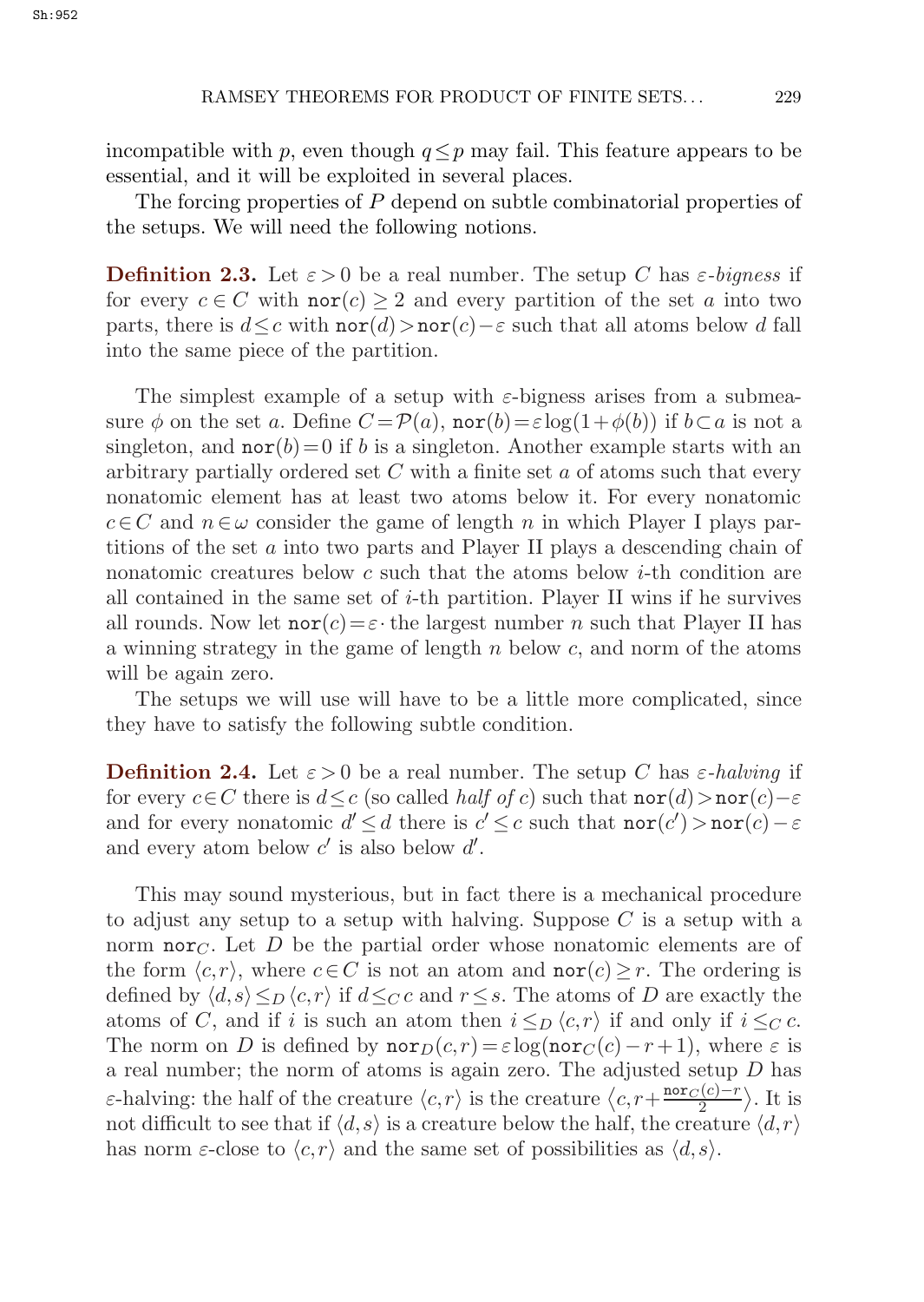Another approach for building a norm function with  $\varepsilon$ -halving on a given partial order C uses a two player game of length n. In i-th round Player I produces nonatomic creatures  $c_i \geq d_i$  and Player II responds with a nonatomic creature  $e_i \leq d_i$ . If Player II chooses  $e_i = d_i$  then Player I must choose  $c_{i+1}$ smaller than  $d_i$ , and if  $e_i < d_i$  then  $pos(c_{i+1})$  must be a subset of  $pos(e_i)$ . Player I wins if he survives all rounds. One can then define  $\text{nor}(c) = \varepsilon$  the largest number  $n$  for which Player I has a winning strategy in the game of length n with the first move equal to  $c$ .

In spite of the grammar used in this paper, the half of a creature is not necessarily unique.

**Definition 2.5.** Let  $\varepsilon > 0$  be a real number. The setup C has  $\varepsilon$ -Fubini *property* if for every creature  $c \in C$  with  $\text{nor}(c) > 2$  and every Borel set  $B \subset a \times [0,1]$  with vertical sections of Lebesgue mass at least  $\varepsilon$  there is a creature  $d \leq c$  such that  $\text{nor}(d) > \text{nor}(c) - 1$  and a point  $z \in [0,1]$  such that  $pos(d) \times \{z\} \subset B$ .

This is a property used for preservation of outer Lebesgue measure. One possible way to obtain a setup with the  $\varepsilon$ -Fubini property for a given real number  $0 < \varepsilon < 1$  starts with a measure  $\phi$  on a finite set a and defines  $C = \mathcal{P}(a)$ , with  $\text{nor}(b) = \frac{\log(\phi(a)+1)}{-\log \varepsilon}$  for a non-singleton set  $b \subset a$ .<br>The following proposition is the heart of this paper

The following proposition is the heart of this paper.

**Proposition 2.6.** *Let*  $a_n : n \in \omega$  *be a collection of pairwise disjoint finite* sets, with a setup  $C_n$ , nor<sub>n</sub> on each, and let P be the resulting partial order.

- *1.* Let  $\varepsilon_n = 1/\prod_{m \in n} |a_m|$ *. If every setup*  $C_n$  *has*  $\varepsilon_n$ -halving and bigness, the *forcing* P *is proper and bounding.*
- 2. Let  $\varepsilon_n = 1/\prod_{m \in n} 2^{|a_m|}$ . If every setup  $C_n$  has  $\varepsilon_n$ -halving and bigness, the *forcing* P *adds no independent reals.*
- 3. Let  $\varepsilon_n = 1/\prod_{m \in n} 2^{2^n |a_m|}$ . If every setup  $C_n$  has  $\varepsilon_n$ -halving, bigness and *Fubini property, then the forcing* P *adds no* V *-independent sequence of sets of positive mass.*

The first item is just a rehash of [[12\]](#page-18-0). The third item introduces a new forcing preservation property.

**Definition 2.7.** A V *-independent sequence of sets of positive mass* in the generic extension is a collection  $D_i: i \in \omega$  of closed subsets of some Borel probability space with masses bounded away from zero, such that for no ground model infinite set  $c \subset \omega$  and no ground model element z of the probability space it is the case that  $z \in \bigcap_{i \in c} D_i$ .

<span id="page-5-0"></span>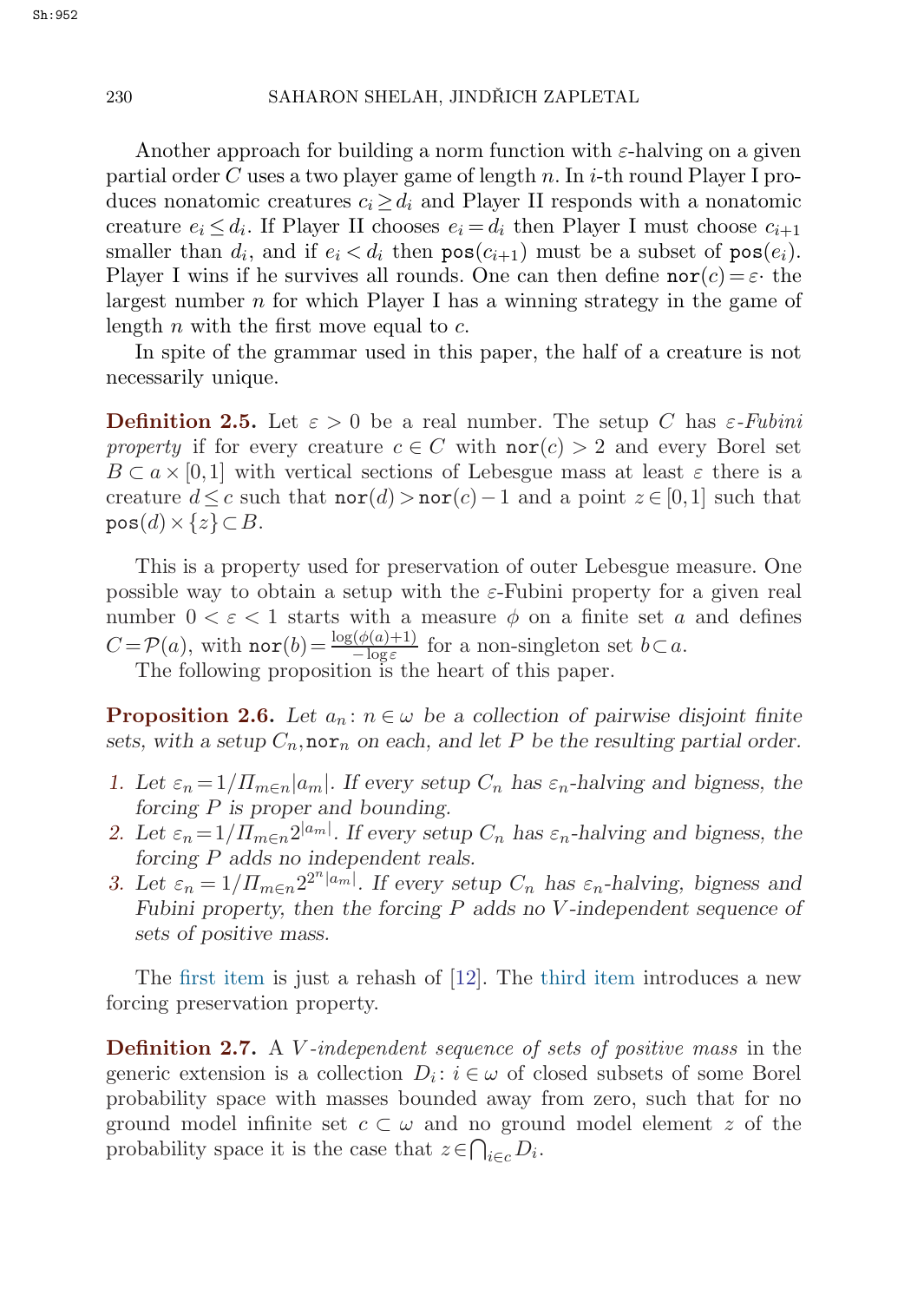<span id="page-6-0"></span>This is a property that implies adding no independent reals and preservation of outer Lebesgue measure. The estimates for  $\varepsilon_n : n \in \omega$  in this proposition as well as other assumptions are almost certainly not the best possible.

The proofs are essentially just careful fusion arguments. We will need several pieces of notation and terminology. For a condition  $p \in P$  let  $[p] =$  $\Pi_n$ pos $(p(n))$ . If moreover  $a \subset \omega$  is a finite set, then  $[p] \upharpoonright a = \Pi_{n \in a}$ pos $(p(n))$ . For every sequence  $t \in [p] \mid a, p \mid t$  is the condition  $q \leq p$  defined by  $q \mid a = t$ and  $\forall n \in \omega \setminus a$   $q(n)=p(n)$ .

We will proceed with a sequence of simple claims.

**Claim 2.8** (the halving trick). Suppose that  $D_i: i \in k$  are open subsets *of* P *invariant under the inseparability equivalence. Suppose that all setups have*  $1/k$ *-halving, and suppose that*  $p \in P$  *is a condition on which all the norms are equal to at least*  $r > 3$ *. Then there is*  $q \leq p$  *on which all the norms are at least*  $r-1$ *, and for every*  $i \in k$  *either*  $q \in D_i$  *or there is no*  $q' \leq q$  *with all norms nonzero and*  $q' \leq q$ *.* 

Here, an open set is invariant under inseparability if, whenever  $p, q$  are conditions such that q has no extension incompatible with p, and  $p \in D$ , then  $q \in D$ . Note that if  $\pi$  is the natural map of P into the separative quotient of P, and D' is an open subset of the separative quotient, then  $\pi^{-1}D$  is invariant under inseparability. Thus, in forcing we only need to care about the open sets that are invariant under inseparability.

**Proof.** By induction on  $i \in k$  construct a sequence of conditions  $p_i : i \leq k$ starting with  $p_0=p$  using the following rules:

- if there is a condition  $q \leq p_i$  in  $D_i$  whose norms are at least  $r-(i+1)/k$ , then let  $p_{i+1}$  be such a condition;
- otherwise let  $p_{i+1}$  be the half of  $p_i$ ; that is, for every  $n \in \omega$   $p_{i+1}(n)$  is the half of  $p_i(n)$ .

In the end, the condition  $q = p_k$  will satisfy the conclusion of the claim. To see that, pick  $i \in k$ . If the first case occurred at i, then  $q \in D_i$  and we are done. If the second case occurred, there is no  $q' \leq q$  with all norms nonzero in the set  $D_i$ . Since if such a condition q' existed, we could find  $m \in \omega$  such that  $\forall n \geq m$  nor $_n(q'(n)) \geq r - i/k$ , and use the properties of halving to find a condition  $q'' \leq p_i$  such that  $\forall n < m$  pos $(q''(n)) \subset \texttt{pos}(q'(n)),$  $\forall n \leq m \text{ nor}(q''(n)) \geq r - i/k$ , and  $\forall n \geq m \ q''(n) = q'(n)$ . Such a condition is inseparable from  $q'$ , it therefore must be in  $D_i$ , and it contradicts the assumption that the first case failed at i. Ш

**Claim 2.9** (the bigness trick). Suppose that  $O_i$ :  $i \in k$  are clopen sets *covering the space*  $\Pi_n a_n$ . Suppose that for every n, the n-th setup has  $1/k$ .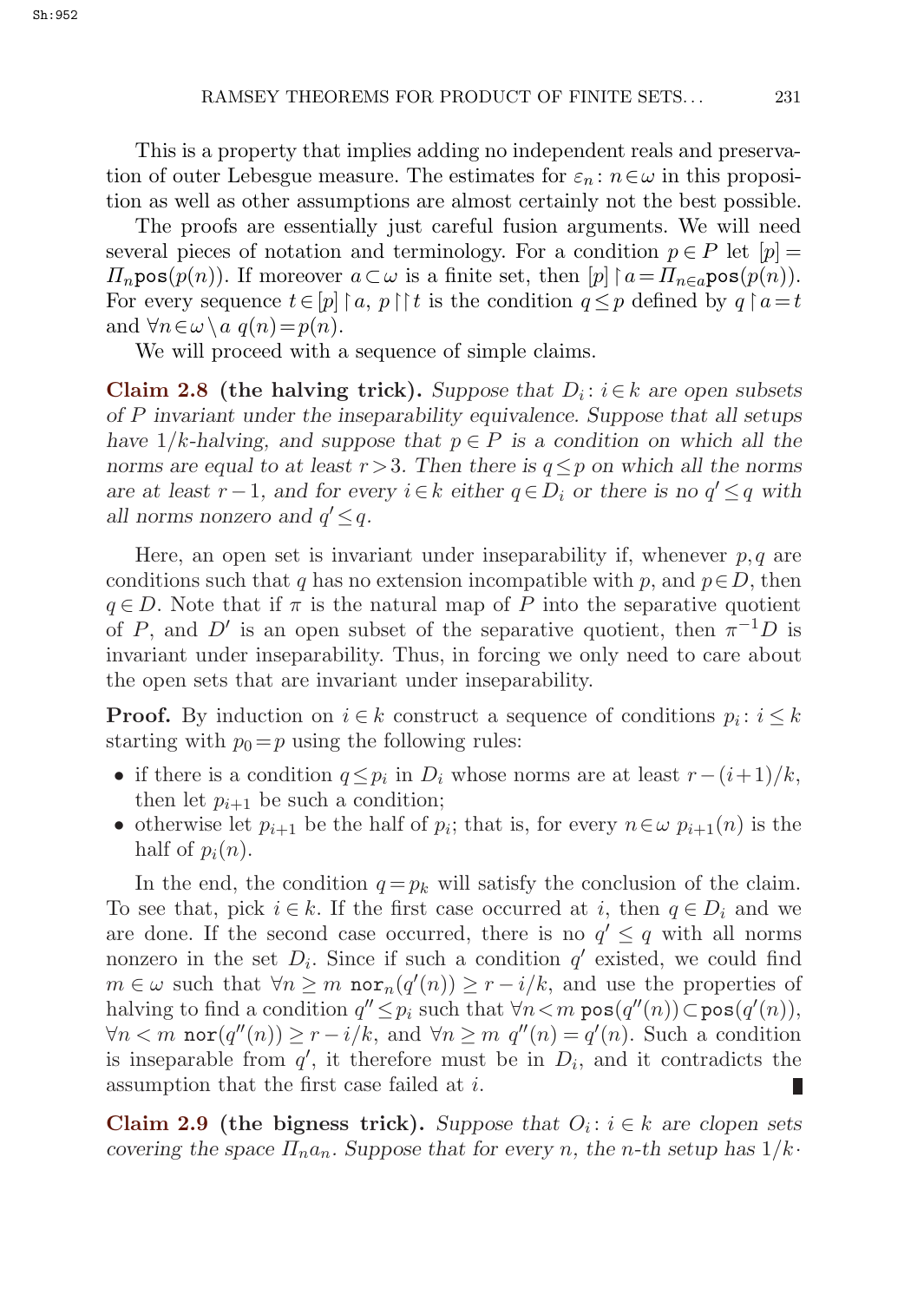$\Pi_{m \in n} |a_m|$  bigness, and suppose that  $p \in P$  is a condition with all norms *greater than* 3*. Then there is a condition*  $q \leq p$  *in which all the norms decreased by at most one, and such that the set* [q] *belongs to at most one piece of the partition.*

**Proof.** Let  $m \in \omega$  be a number such that the membership of any point  $x \in [p]$ in the given clopen sets depends only on  $x \upharpoonright m$ . By downward induction on  $i \in m$  construct a decreasing chain  $p_i : i \leq m$  of conditions such that  $p=p_m$ ;

- $p_i = p_{i+1}$  at all entries except i and there the norm is decreased by at most one;
- the membership of  $x \in [p_i]$  in the clopen sets depends only on  $x \upharpoonright i$ .

This is easily done using the bigness property. In the end,  $q = p_0$  is the requested condition.

Now we need to introduce standard fusion terminology. Suppose that  $p,q \in P$  and  $r \in \mathbb{R}$ . Say that  $q \leq r$  p if  $q \leq p$  and for every  $n \in \omega$  such that  $\operatorname{nor}_n(p(n)) \leq r$  it is the case that  $p(n) = q(n)$ , and for all other  $n \in \omega$  it is the case that  $\operatorname{nor}_n(q(n))\geq r$ . A fusion sequence is a sequence  $p_i : i \in \omega$  such that for some numbers  $r_i \in \mathbb{R}$  tending to infinity,  $p_{i+1} \leq r_i p_i$ . It is immediate to verify that a fusion sequence in the poset  $P$  has a lower bound. Finally, a condition  $p \in P$  is *almost contained* in a set D if there is a number  $m \in \omega$ such that for every  $t \in [p] \upharpoonright m, p \upharpoonright t \in D$ .

**Claim 2.10.** *Suppose that*  $D \subset P$  *is an open dense subset invariant under inseparability,*  $p \in P$ *, and*  $r \in \mathbb{R}$ *. Then there is*  $q \leq^r p$  *such that* q *is almost contained in* D*.*

**Proof.** Fix D, p, and r and suppose that the claim fails. By induction on  $i \in \omega$  construct conditions  $p_i$  and numbers  $m_i$  so that  $p_0 = p$  and  $m_0$  is such that  $\forall n \geq m_0 \text{ nor}_n(p(n)) \geq r+1$  and for all  $i \in \omega$ ,

- $p_{i+1} \upharpoonright m_i = p_i \upharpoonright m_i;$
- for all  $m_i \leq n < m_{i+1}$ ,  $\operatorname{nor}_n(p_i(n)) \geq r+i$  and for all  $n \geq m_{i+1}$ ,  $\mathrm{nor}_{n}(p_{i}(n)) > r+i+2;$
- for all  $t \in [p_{i+1}] \restriction [m_0, m_{i+1})$ , no condition  $q' \leq p_{i+1} \restriction t$  with  $\forall n \geq m_{i+1}$  $\mathrm{nor}_n(q'(n))$  > 0 is almost contained in D.

If this has been done, consider the condition  $q$  which is the natural limit of the sequence  $p_i : i \in \omega$ . The first and second items imply that indeed, q exists as an element of the forcing P. Find a condition  $q' \leq q$  and a number  $i \in \omega$  such that  $\forall n \geq m_{i+1}$  nor<sub>n</sub> $(q'(n)) > 0$  and  $\forall t \in [p] \upharpoonright m_0$   $q' \upharpoonright t \in D$ . Then certainly the condition  $q'$  is almost contained in the set D and therefore contradicts the third item above.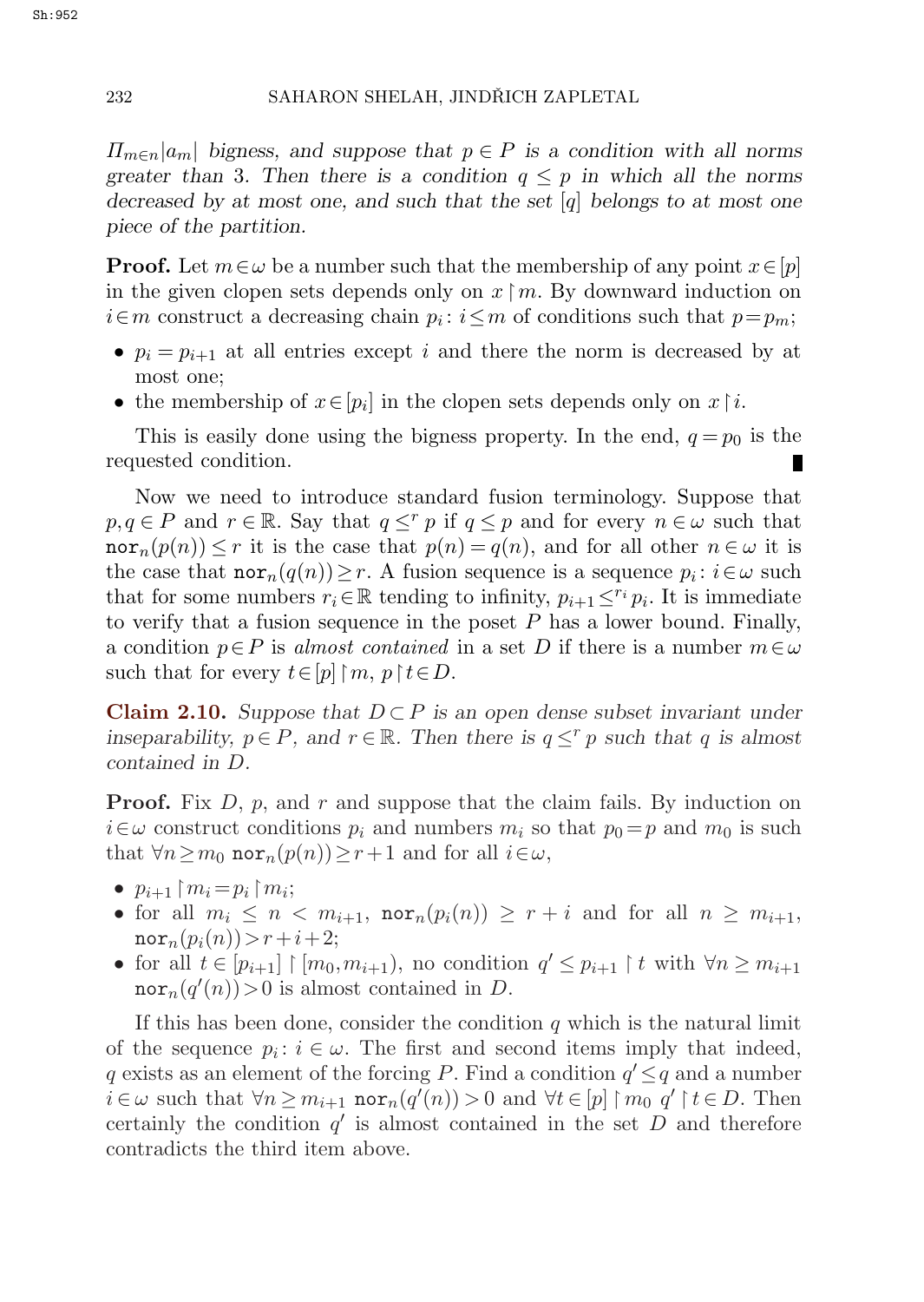In order to perform the induction, suppose that  $p_i, m_i$  have been defined. Find  $m_{i+1} \in \omega$  such that  $\forall n \geq m_{i+1}$  nor $_n(p_i(n)) \geq r+i+1$ . Use [Claim 2.8](#page-6-0) and halving to find a condition  $p'_i \leq p_i$  so that  $\forall n \leq m_i$   $p'_i(n) = p_i(n)$  and  $\forall n \geq m_{i+1}$  $\text{nor}_n(p'_i(n)) > r + i$  such that for every sequence  $t \in [p'_n] \restriction [m_0, m_{i+1})$ , either (1)  $p'_i \upharpoonright t$  is almost contained in D or else (2) there is no  $q' \leq p'_i \upharpoonright t$  such that  $\forall n < m_0$   $q'(n) = p'(n)$ ,  $\forall n \ge m_{i+1}$  nor<sub>n</sub> $(q'(n)) > 0$ , and q' is almost contained<br>in  $D$ . Here the highest cond Claim 2.0 to thin out the condition of in the in D. Use the bigness and [Claim 2.9](#page-6-0) to thin out the condition  $p'_i$  in the interval  $[m_i, m_{i+1}]$  to find a condition  $p_{i+1} \leq p'_i$  such that  $\forall n \leq m$ ,  $p_{i+1}(n) =$  $p_i(n)$ ,  $\forall m_i \leq n < n_{i+1}$  nor $n(p_{i+1}(n)) > r + i$ ,  $\forall n \geq m_{i+1}$   $p_{i+1}(n) = p'_i(n)$ , and for every sequence  $t \in p_{i+1} \mid [m_0, m_{i+1})$ , whether case (1) or (2) above takes place depends only on  $t \mid [m_0, m_i)$ . Now, the induction hypothesis implies<br>that for no such t gaso (1) can hold; the condition  $n = \mathbb{N}(t)$  for  $m$  ) would that for no such t case (1) can hold: the condition  $p_{i+1} \upharpoonright (t \upharpoonright [m_0, m_i))$  would<br>then vialets the third item of the induction hypothesis at a Beviewing the then violate the third item of the induction hypothesis at  $i$ . Reviewing the resulting situation, we see that the condition  $p_{i+1}$  and the number  $m_{i+1}$ have successfully been chosen in a way that makes the induction hypothesis hold at  $i+1$ . Ш

The properness of the forcing P now immediately follows. Suppose that  $p \in P$  is a condition and M is a countable elementary submodel. Let  $D_i : i \in \omega$ be a list of all open dense subsets of the poset  $P$  in the model  $M$ . Construct a fusion sequence  $p_i : i \in \omega$  of conditions in the model M such that  $p_i$  is almost contained in the set  $D_i$ . The fusion q will be a master condition for the model M stronger than P. Note that every element  $x \in [q]$  defines an M-generic filter; namely, the filter of those conditions  $p \in M$  such that there exists  $n \in \omega$  such that the condition q with the first n coordinates replaced with the first n coordinates of x is below  $p$ .

The bounding property of the forcing is proved in exactly the same way. Note that if a condition almost belongs to an open dense set, then there is a finite subset of the dense set which is predense below the condition. Not adding splitting reals is more sophisticated. Also note the stronger requirement on the growth of the numbers  $1/\varepsilon_n : n \in \omega$ . Suppose that  $p \in P$  is a condition and  $\dot{x}$  a name for an infinite binary sequence. We need to find a condition  $q \leq p$  deciding infinitely many values of the name  $\dot{x}$ .

Strengthening the condition  $p$  as in the previous paragraphs we may assume that for every number  $i \in \omega$  the condition p is almost contained in the set of conditions deciding the value  $\dot{x}(i)$ . Now use [Claim 2.8](#page-6-0) repeatedly to build a fusion sequence  $p_i : i \in \omega$  and numbers  $m_i \in \omega$  in such a way that for every  $i \in \omega$  and every sequence of sets  $c_m : n_p \leq m < m_i$  if there is a condition  $q \leq p_i$  with  $\forall n < m_i$  pos $(q(n)) = c_m$ ,  $\forall n \geq m_i$  nor $(q(n)) > 0$  and q decides a value of  $\dot{x}(j)$  for some  $j>i$ , then there is such a condition q with  $\forall n > m_i$   $q(n) = p_i(n)$ . Let  $q \leq p$  be the fusion of this sequence. For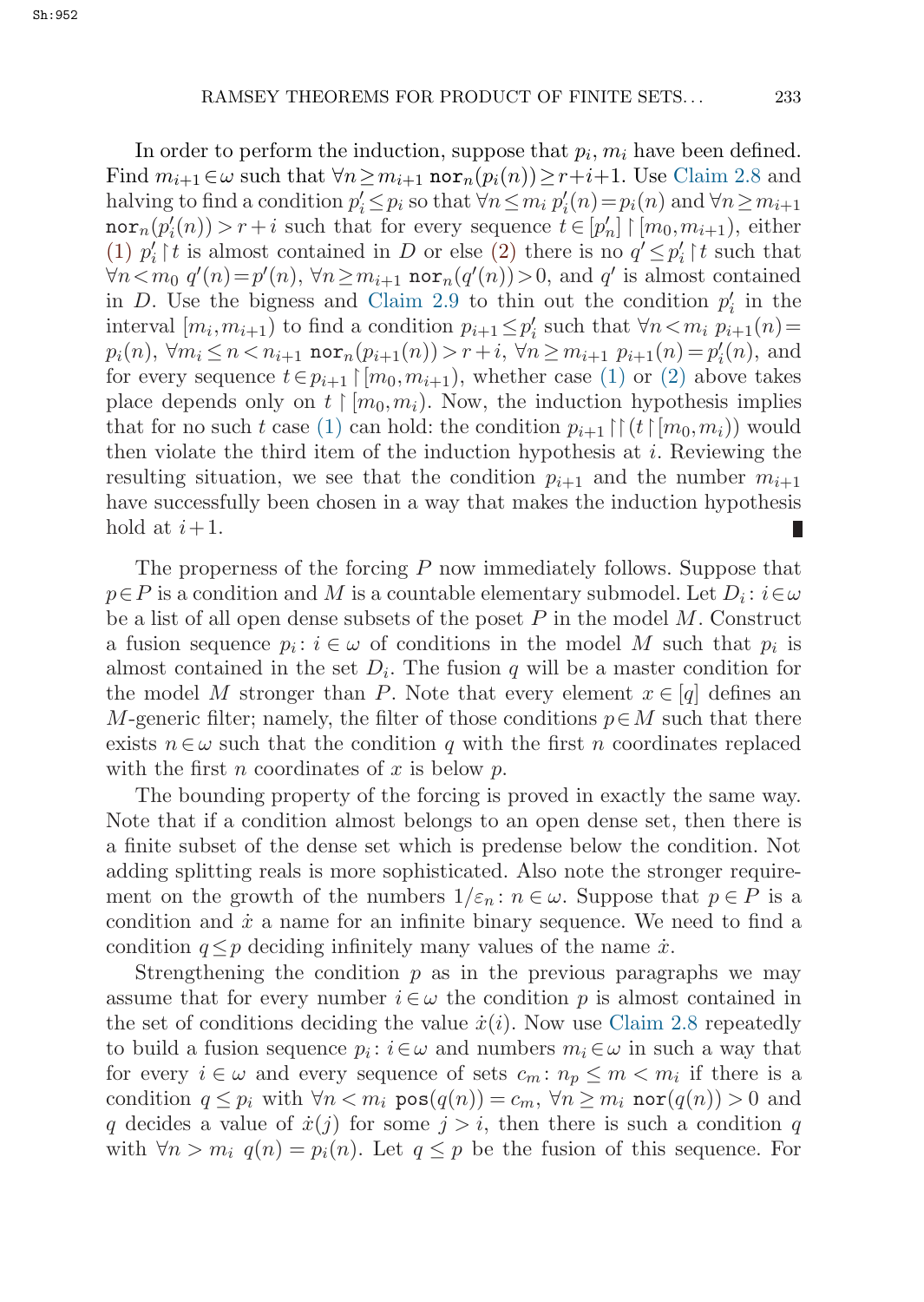<span id="page-9-0"></span>every number  $j \in \omega$ , use [Claim 2.9](#page-6-0) to find a condition  $q_j \leq q$  such that  $q_j$ decides the value of the bit  $\dot{x}_i$ , and  $q_i(n)=q(n)$  for all but finitely many n, and  $\operatorname{nor}(q_i(n)) \geq \operatorname{nor}(q(n))$  for all  $n \in \omega$ . Use a compactness argument to find a condition  $r \leq q$  and an infinite set  $a \subset \omega$  such that the sequences  $\langle pos(q_i(n)): n \in \omega \rangle$ :  $j \in a$  converge in the natural topology to the sequence  $\langle \text{pos}(r(n)) : n \in \omega \rangle$ . We claim that the condition r decides infinitely many values of the name  $\dot{x}$ .

To see this, let  $i \in \omega$  be a number. Let  $j \in a$  be a number such that  $pos(q_i(n)) = pos(r(n))$  for all  $n < m_i$ . Consider the condition  $q_i$ . It witnesses that there is a condition  $s \leq q$  deciding a value of the name  $\dot{x}(j)$  such that  $\forall n \leq m_i$  pos $(r(n)) = \text{pos}(s(n))$  and  $\forall n$  nor $(s(n)) > 0$ . By the fusion construction, it must be the case that already  $q$  is such a condition, and therefore  $r \leq q$  is such a condition!

The second item of the theorem can be improved to the following.

**Claim 2.11.** Suppose that  $p \in P$ ,  $r \in \mathbb{R}$ ,  $u \subset \omega$  is infinite, and  $p \Vdash A \subset \mathbb{R}$  $\mathcal{P}(\omega)$ /Fin *is open dense. Then there is*  $q \leq^r p$  *and an infinite set*  $v \subset u$  *such that*  $q \Vdash \check{v} \in A$ *.* 

**Proof.** We will provide an abstract argument in the spirit of [[13\]](#page-18-0) which can be applied in many similar situations. There is also an alternative argument which proceeds through tightening the fusion process above.

Let Q be the quotient partial order of  $\mathcal{P}(\omega)/\text{Fin}$  below u. Consider the partial order  $P \times Q$ , with respective generic filters  $G \subset P$ ,  $H \subset Q$ . The following is easy to check.

- In  $V[H]$ , H is a Ramsey ultrafilter on  $\omega$  containing u;
- in  $V[H]$ , P is a proper bounding forcing adding no independent reals;
- $\mathbb{R} \cap V[G][H] = \mathbb{R} \cap V[G];$
- H still generates a Ramsey ultrafilter in  $V[G][H]$ .

The first item is entirely standard. For the second item, repeat the proof of [\(1\)](#page-5-0) and [\(2\)](#page-5-0) of the theorem in the model  $V[H]$ . For the third item, note that by a properness argument, every real in  $V[H][G]$  is obtained from a countable collection of countable sets predense below some condition in P which exists in the model  $V[H]$ . But countable subsets of P are the same in V as in  $V[H]$ , and therefore the real belongs to  $V[G]$ . For the last item, use mutual genericity and the no independent real property to show that H indeed generates an ultrafilter in  $V[G][H]$ . To check that this ultrafilter is selective, use the bounding property of the poset  $P$  to find, for every partition  $\pi$  of  $\omega$  into finite sets in the model  $V[G][H]$ , a partition  $\pi'$  of  $\omega$ into finite sets in  $V[H]$  such that every set in  $\pi$  is contained in the union of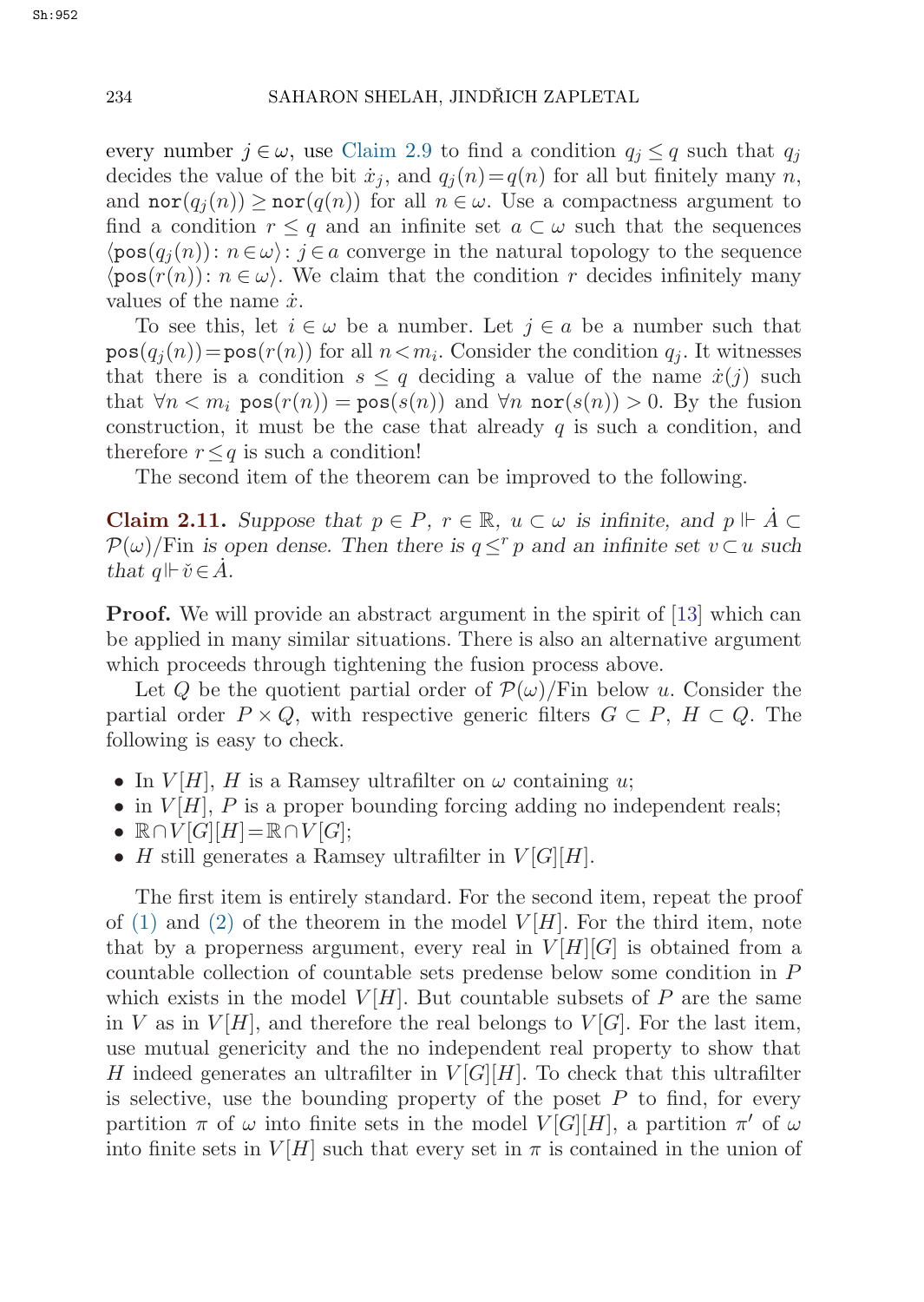two successive pieces of  $\pi'$ . Use the selectivity of H in the model  $V[H]$  to find a set  $u \in H$  that meets every set in  $\pi'$  in at most one point. Either the set of even indexed numbers in u or the set of odd indexed numbers in  $u$ belongs to H, and it meets every set in  $\pi$  in at most one point.

Now note that every Ramsey ultrafilter meets every analytic open dense subset of  $\mathcal{P}(\omega)/\text{Fin}$  [[13,](#page-18-0) Claim 4.3.4]. Working in  $V[H]$ ,  $p \Vdash$  there is an element  $v \in H \cap A$ . The proof of the bounding property shows that there is  $q \leq^r p$  and a finite set  $h \subset H$  such that  $q \Vdash h \cap A \neq 0$ . Clearly,  $q \Vdash \check{u} \cap \bigcap h \in A$ as required!

Towards the proof of [Proposition 2.6 \(3\)](#page-5-0), suppose  $p \in P$ ,  $\varepsilon > 0$ , and  $p \Vdash \dot{B}_n : n \in \omega$  is a sequence of Borel subsets of  $2^{\omega}$  of Lebesgue mass greater than  $\varepsilon$ . Passing to subsets, we may assume that all the sets on the sequence are forced to be closed. We may also assume that there is a continuous function  $f: [p] \to K(2^{\omega})^{\omega}$  such that  $p \Vdash$  the sequence is recovered as the functional value at the generic point  $\dot{x}_{gen}$ . Find a number  $m_0$  such that  $\varepsilon_{m_0} < \varepsilon$  and  $\forall n \ge m_0$  nor $(p(n)) > 3$ . Thinning out the condition p if necessary, assume that  $p(n) \in a_n$  for all  $n \in m_0$ .

By induction on  $i \in \omega$  build conditions  $p_i \in P$ , infinite sets  $u_i \subset \omega$ , finite sets  $v_i \subset \omega$ , and binary sequences  $s_i : i \in \omega$  so that:

- $p_i$  form a fusion sequence:  $p_{i+1} \leq^{i} p_i$ . The limit of the sequence will be a condition q.
- $v_i$  strictly increase,  $u_i$  strictly decrease, and  $v_i \subset u_i$ . Thus  $u = \bigcap_i u_i \subset \omega$ will be an infinite set.
- The sequences  $s_i$  are linearly ordered by the initial segment relation. The union  $y = \bigcup_i s_i$  will be a point in  $2^{\omega}$ .

We want to achieve  $q \Vdash \check{y} \in \bigcap_{n \in u_i} B_n$ . For that, another induction assumption is necessary. A piece of notation: whenever a P-generic filter is overwritten on a finite set of coordinates with a sequence  $t$  of atoms, the result is again a P-generic filter. Whenever  $\tau$  is a P-name, then  $\tau/t$  is the name for the evaluation of  $\tau$  according to the overwritten generic filter. Here is the last item of the induction hypothesis.

• For every number  $k \in u_i$ , the condition  $p_i$  forces the closed set  $\dot{B}_k^i =$  $O_{t_i} \cap \bigcap {\dot{B}_n}/{t} : n \in v_i \cup \{k\}, t \in [p_i] \mid [m_0, m_0 + i) \}$  to have Lebesgue measure larger than  $\varepsilon_{m_0+i}$ .

Suppose that  $p_i, u_i, v_i$  have been constructed. Fix  $k \in u_i$ . For every element  $e \in [p_i] \restriction \{m_0 + i\}$  and every  $k \in u_i$ , the set  $B_k^i/e$  is forced by  $p_i$  to have mass at least  $\varepsilon_{m_0+i}$ . Therefore, by the Fubini property of the setup  $C_{m_0+i}$ , the condition  $p_i$  forces that there is a creature  $c \leq p_i(m_0 + i)$  with a large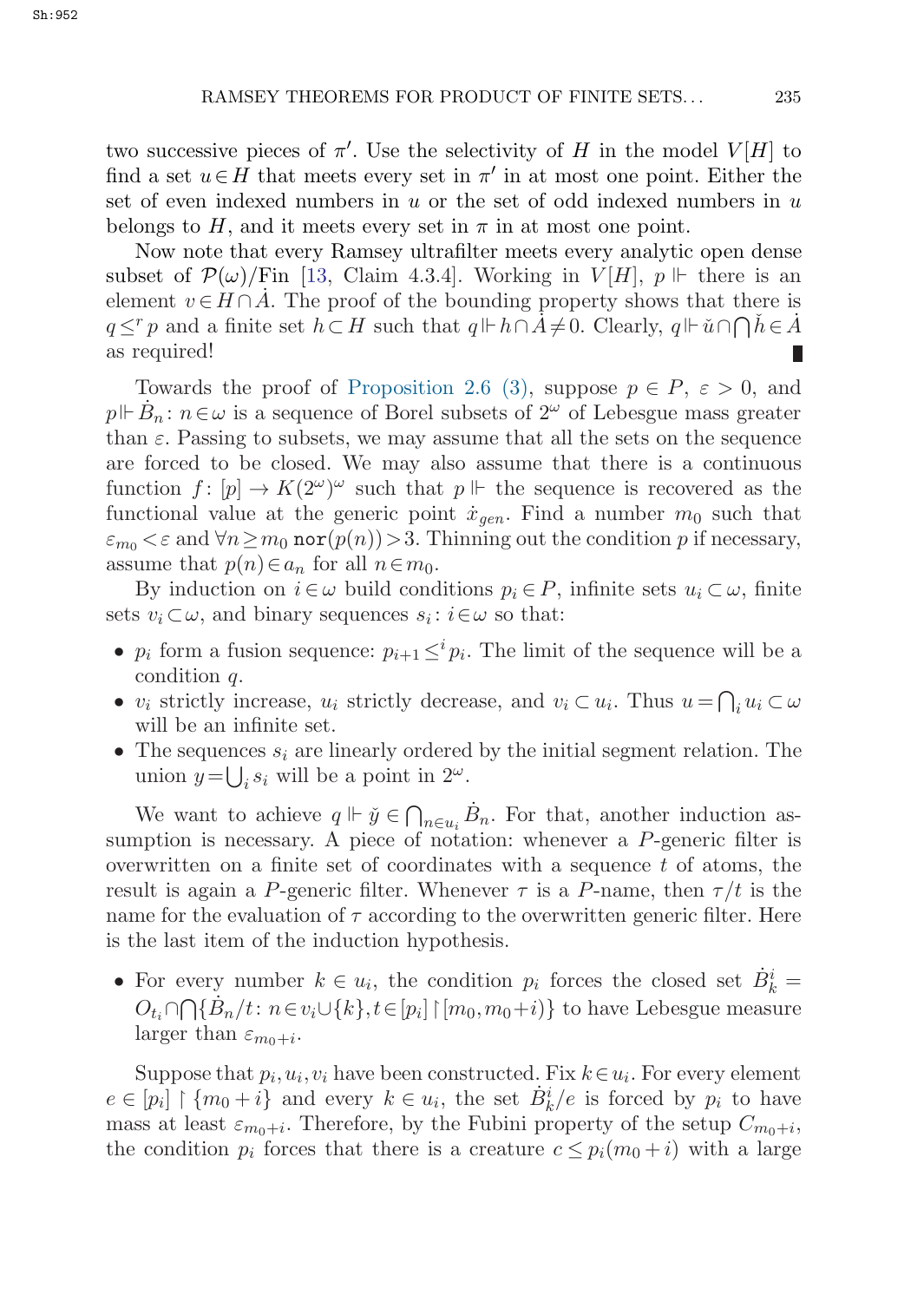norm such that the set  $\bigcap_{e \in \text{pos}(c)} B_k^i/e$  has mass at least  $\varepsilon_{m_0+1}/2^{|a_n|}$ . Now<br>we will apply the previous Claim 2.11 successively three times. First, there we will apply the previous [Claim 2.11](#page-9-0) successively three times. First, there is a condition  $p'_i \leq p$  and an infinite set  $u'_i \subset u$  such that there is a creature  $c \leq p_i(m_0+1)$  which is forced to work for all  $k \in u'$  simultaneously. Second, there is an infinite set  $u''_i \subset u'_i$  and a one-step extension  $t_{i+1}$  of the binary<br>convenient with the formal that the sets  $\overline{O} = \overline{O} \overline{O}$ .  $\overline{P}^{i}/e$  have sequence  $t_i$  such that it is forced that the sets  $O_{t_{i+1}} \cap \bigcap_{e \in \text{pos}(c)} B_k^i/e$  have mass at least  $\varepsilon_{m_0+1}/2^{|a_n|+1}$  for all  $k \in u''$ . And finally, and most importantly,<br>by a theorem of [4] applied in the concrise extension, these infinitely many by a theorem of [\[4](#page-18-0)] applied in the generic extension, these infinitely many sets are going to have an infinite subcollection with pairwise intersections of mass bounded away from zero: there is a condition  $p_i''' \leq p_i''$  and an infinite set  $u_i''' \subset u_i''$  such that the sets  $O_{t_{i+1}} \cap \bigcap_{e \in \text{pos}(c)} B_k^i : k \in u_i'''$  are forced to have pairwise intersections of mass at least  $\frac{1}{2} \left( \frac{\varepsilon_{m_0+1}}{2^{|a_n|+1}} \right)^2 > \varepsilon_{m_0+i+1}$ . [Claim 2.11](#page-9-0)<br>shows that the conditions  $n'$ ,  $n''$  and  $n''$  can be chosen  $\leq^{i} n$ . Now let  $n_{i+1}$  be shows that the conditions  $p'_i, p''_i$ , and  $p''_i$  can be chosen  $\leq^i p_i$ . Now let  $p_{i+1}$  be the condition  $p'''_i$  with its  $m_i \neq i$  the coordinate replaced by  $g_i \leftarrow p_i'''_i$ the condition  $p_i^{\prime\prime\prime}$  with its  $m_0 + i$ -th coordinate replaced by  $c, u_{i+1} = u_i^{\prime\prime\prime} \cup v_i$ , and  $v_{i+1} = v_i \cup \min(u_{i+1} \setminus v_i)$ . It is not difficult to see that the induction hypothesis is satisfied.

In the end, let  $u = \bigcap_i u_i$  and let  $q \leq p$  be the lower bound of the conditions  $p_i$ . Let  $y = \bigcup_i t_i$ . The last item of the induction hypothesis shows that indeed,  $\forall x \in [q], \forall n \in \mathcal{U} \text{ } y \in f(x)(n)$ , and therefore  $q \Vdash \check{y} \in \bigcap_{n \in \mathcal{U}} \dot{B}_n$ , as desired.

#### **3. The proofs of the parametrized theorems**

With the key properties of the creature forcing at hand, the parametrized theorems follow fairly easily. Suppose that  $k \in \omega$  is a natural number and  $r_n: n \in \omega$  is a sequence of real numbers. Suppose that  $\phi_n: n \in \omega$  is a sequence of submeasures on finite sets  $a_n : n \in \omega$  such that, writing  $\varepsilon_n = 1/\prod_{m \in n} 2^{|a_m|}$ , the numbers  $\varepsilon_n \log(\log(1+s\phi_n(a_n))-\log(1+r_n)+1)$  are all defined, larger than  $k$ , and tend to infinity. We will prove that every partition of the Polish space  $\Pi_n a_n \times \omega$  into k many Borel pieces  $D_i : i \in k$ , one of the pieces contains a product of the form  $\Pi_n b_n \times c$ , where  $b_n \subset a_n$  are sets of respective  $\phi_n$ -mass at least  $r_n$  and  $c \subset \omega$  is an infinite set. This will prove [Theorem 1.4.](#page-1-0)

For every number  $n \in \omega$ , define a setup  $C_n$  on the set  $a_n$  with a norm nor<sub>n</sub>. Nonatomic elements of  $C_n$  are pairs  $\langle b, r \rangle$  where  $b \subset a_n$ ,  $r \in \mathbb{R}^+$  and  $\log(1 +$  $\phi_n(b)$ ) ≥ r; the norm is defined by  $\text{nor}_n(b,r) = \varepsilon_n \log(\log(1+\phi_n(b)-r+1)).$ The ordering is defined by  $\langle c,s \rangle \leq \langle b,r \rangle$  if  $c \subset b$  and  $s \geq r$ . Define the creature forcing P derived from the setups  $C_n$  on the sets  $a_n$  and consider the condition  $p \in P$  such that  $p(n) = \langle a_n, \log(1+r_n) \rangle$ . Consider the P-name for a partition of  $\omega$  into k pieces  $(D_i)_{\dot{x}_{gen}}$ :  $i \in k$  obtained as a vertical section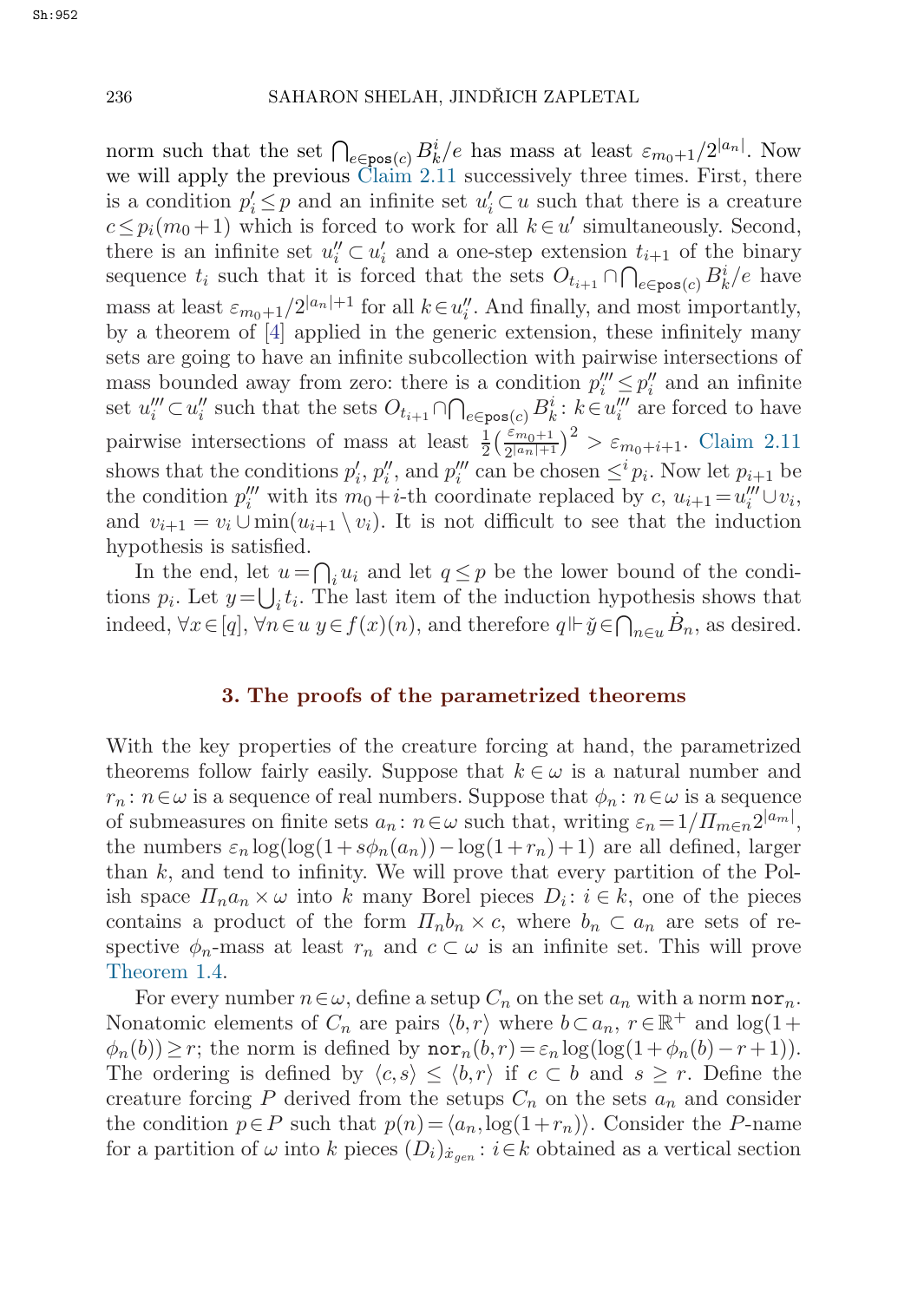of the Borel partition of  $\Pi_n a_n \times \omega$  above the generic sequence  $\dot{x}_{gen}$ . The forcing P does not add independent reals, and therefore there is a condition  $q \leq p$  and an infinite set  $c \subset \omega$  and an index  $i \in k$  such that  $q \Vdash \check{c}$  is a subset of *i*-th piece of this partition. Reviewing the proof of Proposition 2.6  $(2)$ , or using [Claim 2.11,](#page-9-0) it becomes clear that the condition  $q$  can be found in such a way that  $\forall n \text{ nor}_n(q(n)) > 0$ . Now let M be a countable elementary submodel of a large enough structure containing the condition  $q$ , and find an M-master condition  $q' \leq q$ . The proof of [Proposition 2.6 \(1\)](#page-5-0) in fact shows that the master condition  $q'$  can be chosen so that  $\forall n \in \omega \text{ nor}_n(q'(n)) > 0$ and all points in  $[q']$  are M-generic in the sense that for every  $x \in [q']$  the filter  $g_x = \{r \in M \cap P : \exists n \ q' \mid \mid (x \mid n) \le r\} \subset P$  is M-generic. An absoluteness argument between  $M[g_x]$  and V will show that  $\langle x,n\rangle \in D_i$  and so  $[q'] \times c \subset D_i$ . [Theorem 1.4](#page-1-0) follows.

[Theorem 1.5](#page-2-0) can now be derived abstractly. Suppose that K is an  $F_{\sigma}$ ideal and  $r_n: n \in \omega$  are real numbers. Use a theorem of Mazur [\[10](#page-18-0)] to find a lower semicontinuous submeasure  $\mu$  on  $\omega$  such that  $K = \{a \subset \omega : \mu(a) < \infty\}.$ Suppose that  $\phi_n : n \in \omega$  is a fast increasing sequence of submeasures on finite sets  $a_n$ , and  $\Pi_n a_n \times \omega = \bigcup_{i \in k} B_i$  is a partition of the product into finitely many Borel sets. There will be pairwise disjoint finite subsets  $b_n : n \in \omega$ of  $\omega$  such that the sequence  $\phi_n, \mu \restriction b_n : n \in \omega$  of submeasures still increases fast enough to apply [Theorem 1.4.](#page-1-0) Let  $\Pi_n a_n \times \Pi_n b_n \times \omega = \bigcup_{i \in k} C_i$  be the partition defined by  $\langle x,y,n \rangle \in C_i \leftrightarrow \langle x,y(n) \rangle \in B_i$ . Use [Theorem 1.4](#page-1-0) to find sets  $a'_n \subset a_n$ ,  $b'_n \subset b_n$  and  $c \subset \omega$  such that  $\phi_n(a'_n) \geq r_n$ ,  $\mu(b'_n) \geq n$ , and c is infinite, and the product  $\Pi_n a'_n \times \Pi_n b'_n \times c$  is wholly contained in one of the pieces of the partition, say  $C_i$ . The review of the definitions reveals that  $c' = \bigcup_{n \in c} b'_n$  is a K-positive set, and  $\Pi_n b'_n \times c' \subset B_i$ . This proves [Theorem 1.5.](#page-2-0)

To derive [Theorem 1.6,](#page-2-0) suppose that  $\varepsilon > 0$  is a real number,  $\phi_n : n \in \omega$  is a fast increasing sequence of measures on finite sets, and  $B \subset \prod_n \text{dom}(\phi_n) \times \omega \times$  $2^{\omega}$  is a Borel set with vertical sections of mass at least  $\varepsilon$ . Choose the setups as in the proof of [Theorem 1.4](#page-1-0) and observe that they do have the Fubini property. It follows from [Proposition 2.6 \(3\)](#page-5-0) that the derived forcing does not add a V-independent sequence of sets of mass  $>\varepsilon$ . In fact, the proof shows that there is a condition  $p \in P$ , a point  $z \in 2^{\omega}$ , and an infinite set  $u \subset \omega$  such that  $p \Vdash \check{z}$  belongs to the vertical section of the set B corresponding to  $\dot{x}_{gen}$ and any  $n \in u$ . Moreover, the condition p can be chosen with all norms nonzero. Let  $M$  be a countable elementary submodel of a large structure and find a condition  $q \leq p$  with all norms nonzero such that the set [q] consists of M-generic points only. Then  $[q] \times u \times \{z\} \subset B$ , and [Theorem 1.6](#page-2-0) follows.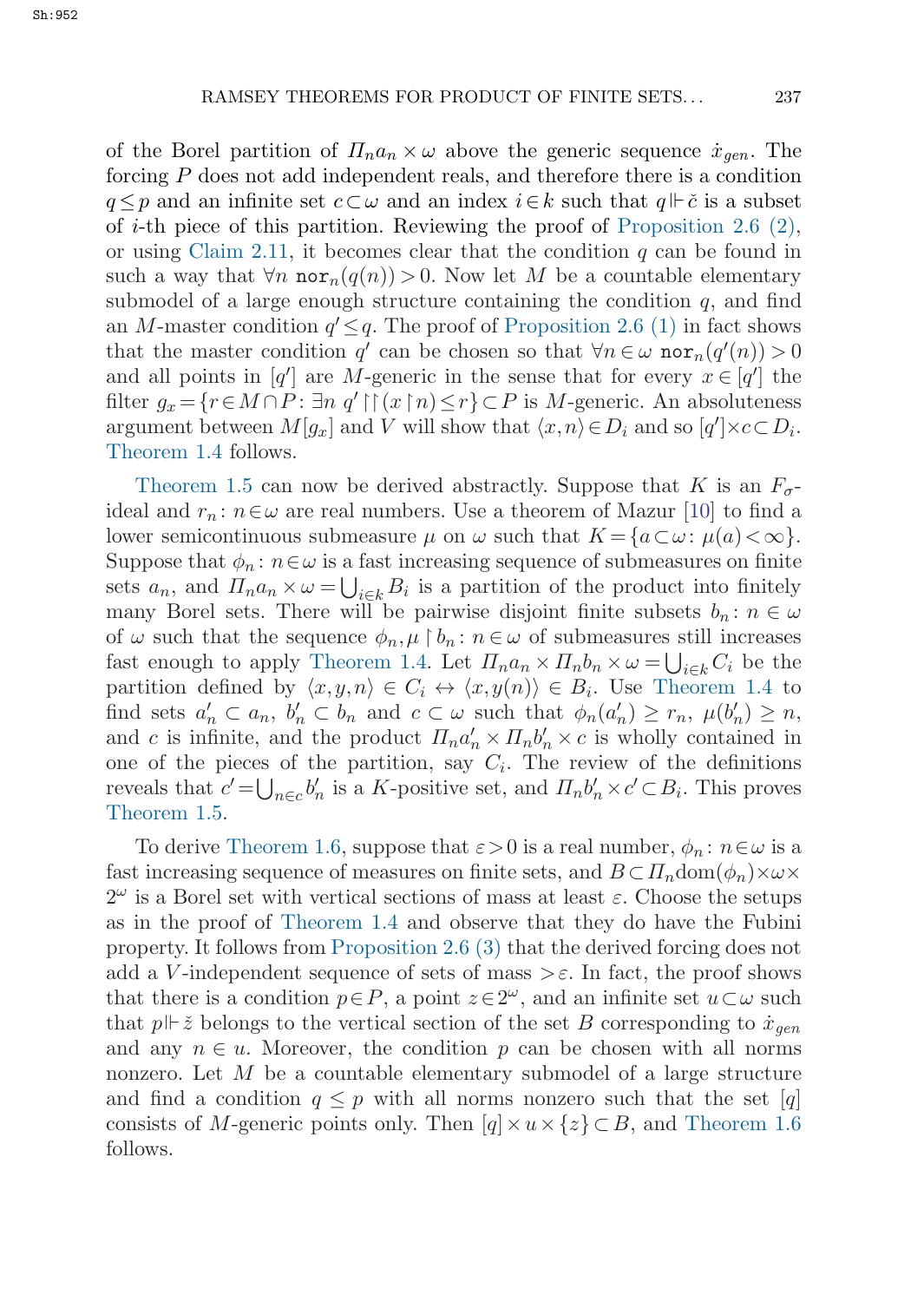#### **4. Applications**

[Theorem 1.4](#page-1-0) is one of the strongest tools available to prove that certain bounding forcings do not add independent reals.

The first application concerns the independent reals in countable support products. Suppose that for every number  $n \in \omega$ ,  $I_n$  is a  $\sigma$ -ideal on a compact space  $X_n$  generated by a  $\sigma$ -compact collection of compact sets in the hyperspace  $K(X_n)$ . The quotient forcings  $P_{I_n}$  of Borel  $I_n$ -positive sets ordered by inclusion have been studied in [[13,](#page-18-0) Theorem 4.1.8]. They include such posets as Sacks forcing,  $c_{\text{min}}$ -forcing, the limsup  $\infty$  tree forcings of [[12\]](#page-18-0), as well as some more mysterious entities such as the quotient forcing of Borel non- $\sigma$ finite packing mass sets ordered by inclusion. They are proper, bounding, and do not add independent reals. The proof of [[13](#page-18-0), Theorem 4.1.8] easily generalizes to show that even their finite products share these properties. The infinite product is proper, bounding, and preserves category [[13,](#page-18-0) Theorem 5.2.6]. The question of independent reals in the infinite product is more subtle:

**Proposition 4.1.** *Countable product of quotient forcings*  $P_{I_n}$ :  $n \in \omega$ *, where each*  $I_n$  *is*  $\sigma$ -generated by a  $\sigma$ -compact collection of compact sets, does not *add independent reals.*

In fact, it is not difficult to argue that the product has the weak Laver property, which in conjuction with this proposition and [[14](#page-18-0)] shows that the product preserves P-points.

**Proof.** For the simplicity of notation assume that the underlying space  $X_n$ is always equal to the Cantor space  $2^{\omega}$ . For every number  $n \in \omega$ , fix compact sets  $K_{n,i} \subset K(2^{\omega})$ :  $i \in \omega$  whose union  $\sigma$ -generates the ideal  $I_n$ ; assume that these sets are closed under taking compact subsets. Let  $O_{n,i} = \{a \in 2^{< \omega}\}$ finite: there is a set  $b \in K_{n,i}$  such that  $\forall t \in a \exists x \in b \ t \subset x$ . In order to be able to apply [Theorem 1.4](#page-1-0) in this context, we must identify the submeasures on finite sets. Suppose  $T \subset 2^{<\omega}$  is a tree,  $n, i \in \omega$ , and  $m_0 < m_1$  are natural numbers. We will define a submeasure  $\phi = \phi(T, n, i, m_0, m_1)$  on the finite set  $a(T,m_0,m_1) = \prod_{s\in 2^m} \{t \in 2^{m_1} \cap T : s \subset t\}.$  Denote the elements of the set  $a(T,m_0,m_1)$  as functions with the domain  $2^{m_0} \cap T$ . Define  $W = \{b \subset$  $a: \exists s \in 2^{m_0} \cap T$  { $w(s): w \in b$ }  $\in O_{n,i}$ }, and then define  $\phi(b)$  = the number of sets in  $W$  necessary for covering the set  $b$ . The main claim:

**Claim 4.2.** *For every*  $n, i \in \omega$  *every*  $I_n$ -positive tree T, every number  $m_0$ *and every number* r there is  $m_1$  such that the submeasure  $\phi(T, n, i, m_0, m_1)$ *assigns a value larger than* r *to its domain.*

Sh:952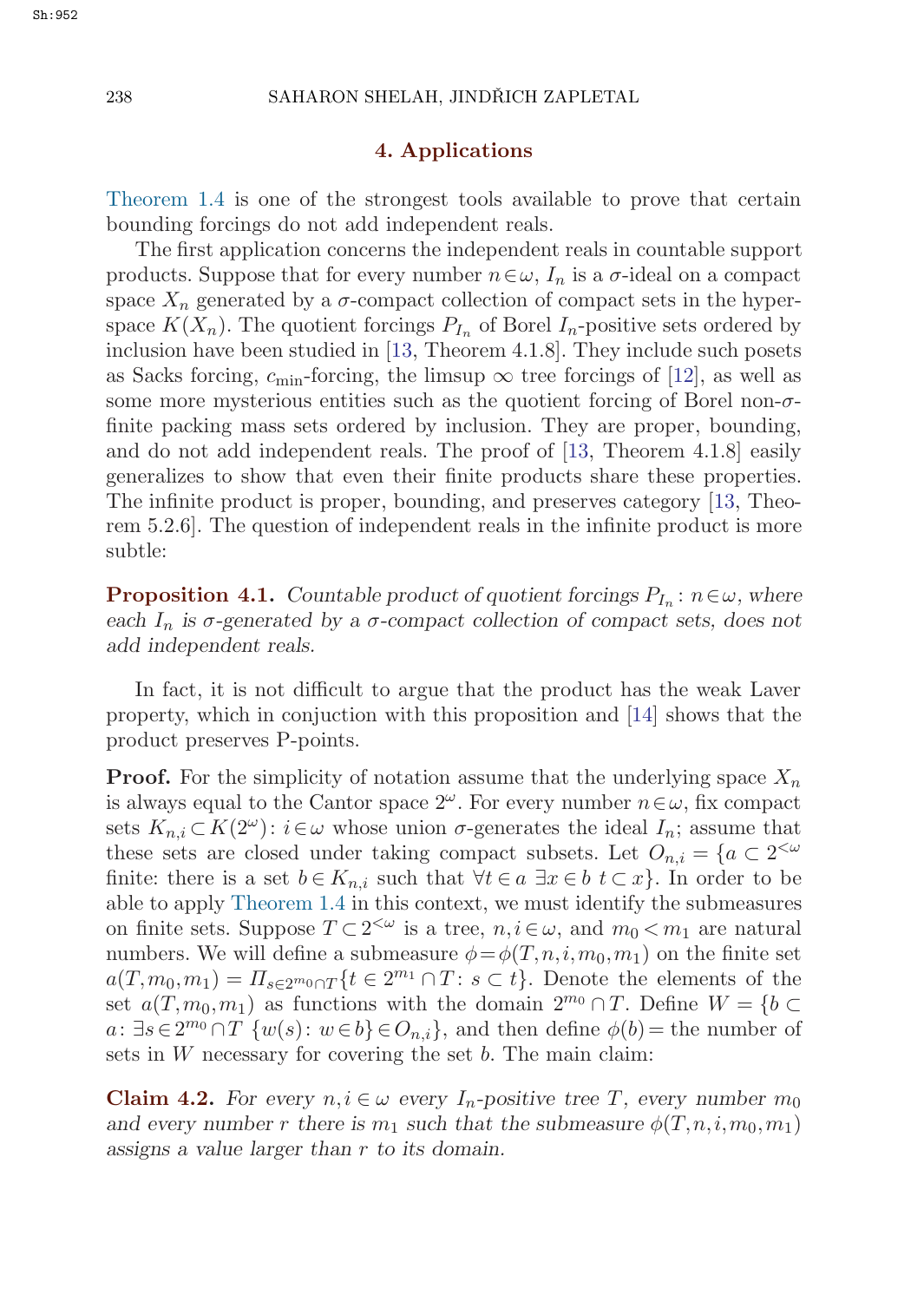**Proof.** Suppose this fails for  $T, n, i, m_0$  and r. For every number  $m > m_0$ find a partition of the set  $a(T, m_0, m)$  into sets  $b_j^m$  in the set  $W^m = \{b \in C(T, m_0, m): \exists a \in 3^m \cup T, \{a_0(a): a_0 \in b\} \subseteq Q, \}$ . Consider the product foreing  $a(T,m_0,m): \exists s\in 2^{m_0}\cap T \{w(s): w\in b\} \in O_{n,i}$ . Consider the product forcing  $\Pi_{s\in 2^m0\cap T}P_{I_n}$   $T \upharpoonright$  $\Pi_{s \in 2^m 0 \cap T} P_{I_n} |T| s$ . Consider the name for the function  $\dot{f} : \omega \to r$  defined by  $\dot{f}(m) =$  that value of  $j \in r$  for which  $\vec{x}_{gen} | m \in b_j^m$ , where  $\vec{x}_{gen}$  is the product name for the finite sequence of generic po name for the finite sequence of generic points. Since the finite product does not add independent reals, there must be an infinite set  $c \subset \omega$ , a number  $j \in r$ , and a condition  $\langle S_s : s \in 2^{m_0} \cap T \rangle$  which forces  $\dot{f} \restriction \check{c}$  to return the constant value *j*. Find a number  $m \in C$  such that the sets  $S_s \upharpoonright m : s \in 2^{m_0} \cap T$ all fall out of  $O_{n,i}$ . It must be the case then that  $\Pi_{s \in 2^m 0} \cap T S_s \upharpoonright m \subset b_j^m$ , which contradicts the assumption that  $b_j^m \in W^m$ .

Now suppose that  $T_n: n \in \omega$  is a condition in the product of the quotient posets, forcing that  $\dot{y} \in 2^{\omega}$  is a point. We must find a stronger condition deciding infinitely many values of the point  $\dot{y}$ . Strengthening the condition if necessary, we may assume that there is a continuous function  $f: \Pi_n[T_n] \to 2^{\omega}$ such that the condition forces the point  $\dot{y}$  to be the functional value of f at the generic point. Using the claim, it is not difficult to find natural numbers  $m_{n,i}: n, i \in \omega$  so that

- $m_{n,0} = 0 \lt m_{n,1} \lt m_{n,2} \lt \ldots;$
- the submeasures  $\phi_{n,i} = \phi(T_n, n, i, m_i, m_{i+1})$  on the sets  $a_{n,i} = a(T_n, m_i, n_i)$  $m_{i+1}$ ) form a sufficiently fast increasing sequence of submeasures under a suitable enumeration of all pairs  $(n,i) \in \omega \times \omega$  in ordertype  $\omega$ .

Note that every sequence  $x \in \Pi_{n,i} a_{n,i}$  defines a point  $z(x) \in \Pi_n[T_n]$  as the unique point z such that  $\forall n, i \ z(n) \mid m_{n,i+1} = (x(n))(z(n) \mid m_{n,i})$ . Moreover, if  $b_{n,i} \subset a_{n,i}$  are sets with  $\phi_{n,i}$ -mass at least 2 for every pair  $(n,i) \in \omega \times \omega$ , then  $\{z(x): x \in \Pi_{n,i} b_{n,i}\} = \Pi_n[S_n]$  for some  $I_n$ -positive trees  $S_n \subset T_n$ :  $n \in$ ω. Consider the partition  $\Pi_{n,i}a_{n,i} \times ω = C_0 ∪ C_1$  defined by  $\langle x,n \rangle ∈ C_0 \leftrightarrow$  $f(z(x))(n) = 0$ . [Theorem 1.4](#page-1-0) yields sets  $b_{n,i} \subset a_{n,i}$  of respective  $\phi_{n,i}$  mass greater than 2, an infinite set  $c \subset \omega$  and a bit  $b \in 2$  such that  $\forall x \in \Pi_{n,i} b_{n_i}$ ,  $\forall n \in c \ f(z(x))(n) = b.$  For every  $n \in \omega$  let  $S_n \subset T_n$  be the  $I_n$ -positive trees such that  $\{z(x): x \in \Pi_n, b_{n,i} = \Pi_n S_n\}$ . Then the condition  $\langle S_n : n \in \omega \rangle$  decides the values of the point  $\dot{y}$  to be equal to b at all numbers  $n \in c$ . This completes the proof.

It is possible to use [Theorem 1.4](#page-1-0) to show that some other, otherwise intractable, forcings do not add independent reals or preserve P-points. All the arguments also show that the countable support products of arbitrary combinations of these forcings add no independent reals. It is in general not true that not adding an independent real is preserved in product, as an example in [\[14\]](#page-18-0) shows.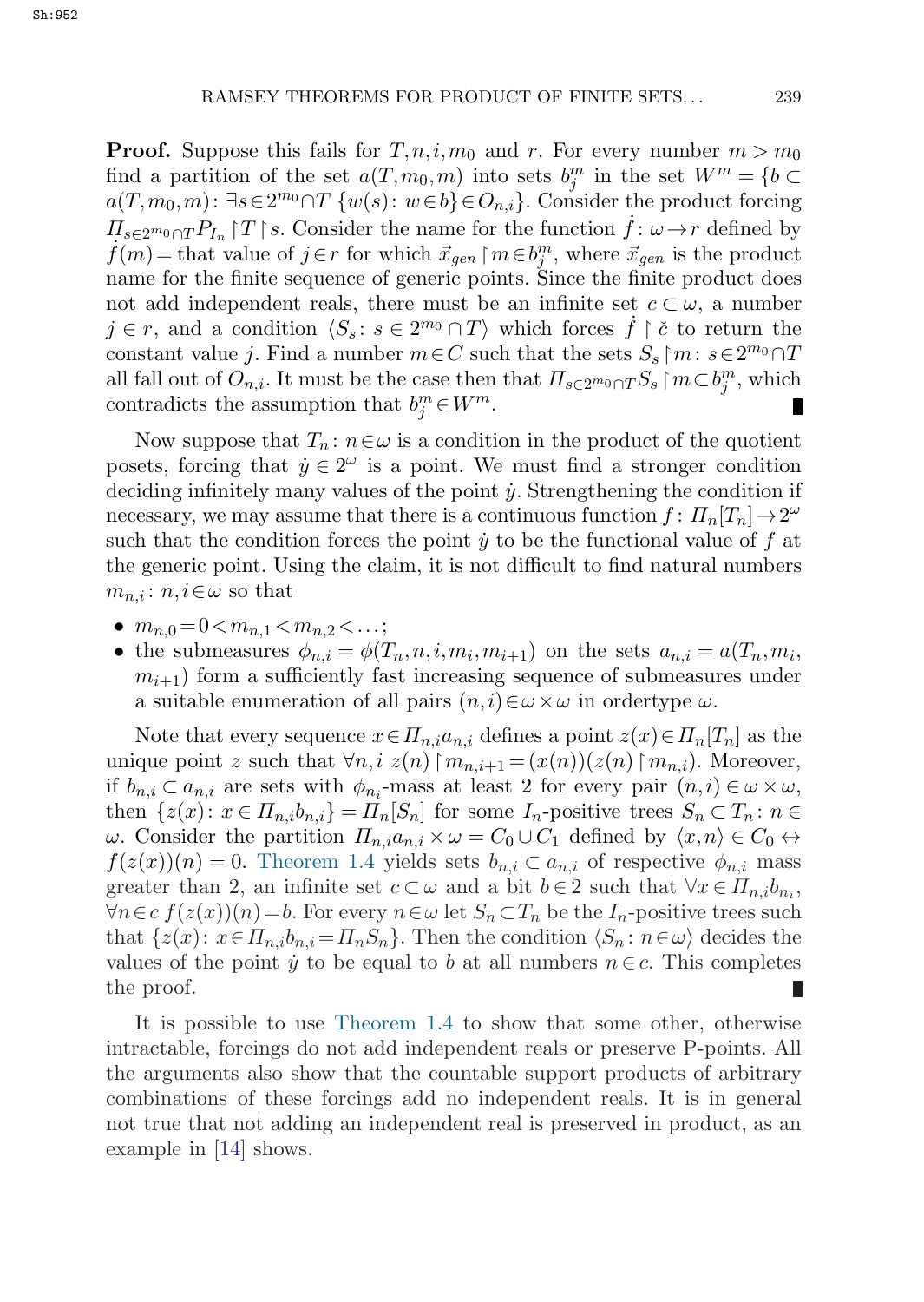#### 240 SAHARON SHELAH, JINDŘICH ZAPLETAL

Roslanowski [\[11](#page-18-0)] and others considered the *Halpern–Läuchli forcing*. A tree  $T \subset 2^{\leq \omega}$  is said to be strongly embedded if there is an infinite set  $c \subset \omega$ such that a node of T is a splitnode iff its length belongs to the set c. The Halpern–Läuchli forcing is just the poset of strongly embedded trees with inclusion. This is a proper and bounding forcing with the Sacks property, as simple fusion arguments immediately show.

**Proposition 4.3.** *The Halpern–Läuchli forcing does not add independent reals.*

**Proof.** Suppose  $T \vDash \dot{y} \in 2^{\omega}$ . We must produce a stronger condition S deciding infinitely many values of  $\dot{y}$ . Strengthening the condition T if necessary, we can find a continuous function  $f : [T] \to 2^{\omega}$  such that T forces  $\dot{y}$  to be the functional value of  $f$  at the canonical generic point. By a simple homogeneity argument we may assume that in fact  $T = 2^{<\omega}$ . Choose a fast increasing sequence  $m_n$ :  $n \in \omega$  of natural numbers, and consider the sets  $a_n = 2^{m_{n+1}}\{m_n\}$ with the counting measure on each. For every point  $x \in \Pi_n a_n$  let  $z(x) =$  $\bigcup_n x(n)$  and note that whenever  $b_n : n \in \omega$  are subsets of the respective sets  $a_n$  of cardinality at least 2, there is a strongly embedded tree  $S \subset 2^{<\omega}$ such that  $[S] = \{z(x): x \in \Pi_n b_n\}$ . Consider the partition  $\Pi_n a_n \times \omega = C_0 \cup C_1$ into two Borel parts defined by  $\langle x,n\rangle \in C_0 \leftrightarrow f(z(x))(n) = 0$ . [Theorem 1.4](#page-1-0) provides sets  $b_n \subset a_n$ :  $n \in \omega$  of size at least 2 and an infinite set  $c \subset \omega$ such that the product  $\Pi_n b_n \times c$  is wholly contained in one piece of the partition. Obviously, if  $S \subset 2^{\leq \omega}$  is the strongly embedded tree such that  $[S] = \{z(x): x \in \Pi_n b_n\}$ , then S decides all values of the sequence  $\dot{y}$  on the infinite set c.

[[13](#page-18-0)] and [\[8\]](#page-18-0) considered the  $E_2$  *forcing*.  $E_2$  is the Borel equivalence relation on  $2^{\omega}$  defined by  $xE_2y$  iff  $x_n = y_n$  for all numbers  $n \in \omega$  except for a summable set of exceptions; that is,  $\Sigma\{1/n+1: x(n)\neq y(n)\}<\infty$ . This is a standard example of a Borel equivalence relation not Borel reducible to an orbit equivalence relation of an action of the infinite symmetric group. Consider the collection I of all Borel subsets  $B \subset 2^{\omega}$  such that  $E \upharpoonright B$  is reducible to such an orbit equivalence relation. This turns out to be a  $\sigma$ -ideal, and a Borel set  $B \subset 2^{\omega}$  is in I if and only if  $E \upharpoonright B$  is Borel reducible to a Borel equivalence relation with countably many classes, if and only if  $E_2$  is reducible to  $E_2 \upharpoonright B$ . The quotient partial order  $P_I$  has been investigated in [[13\]](#page-18-0). It is proper and has the Sacks property. Its combinatorial presentation is fairly complicated.

**Proposition 4.4.** *The*  $E_2$  *forcing does not add independent reals.*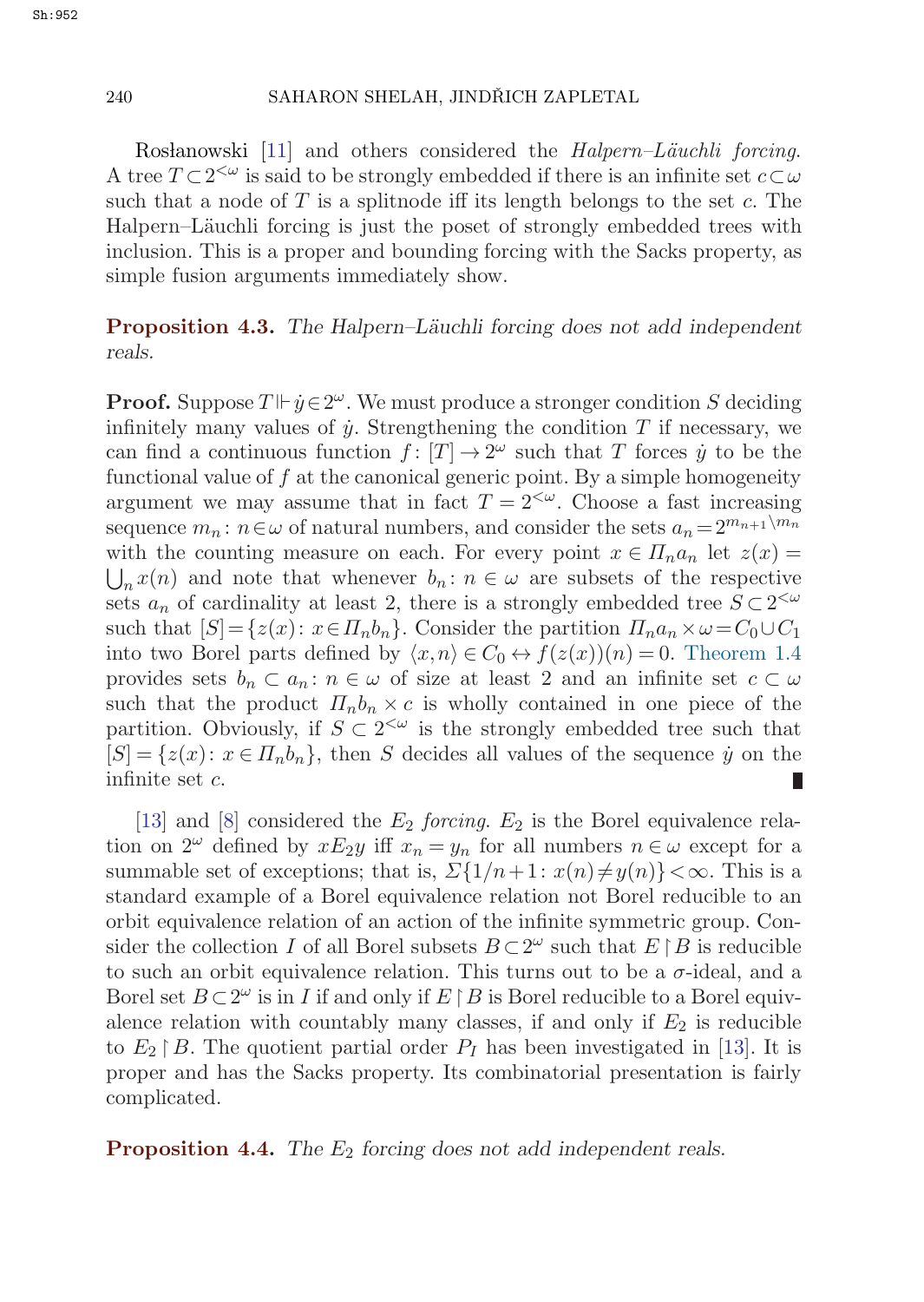**Proof.** The method of proof depends on a simple fact. Let  $E'_2$  be the equiv-<br>alonce relation on  $\omega^{\omega}$  of equality modulo the summable ideal. Then the alence relation on  $\omega^{\omega}$  of equality modulo the summable ideal. Then the equivalence relations  $E_2$  and  $E'_2$  are Borel bireducible to each other.<br>Suppose  $B \in \mathcal{P}_L$  is a condition and  $\dot{y}$  is a name for an infinite

Suppose  $B \in P_I$  is a condition and  $\dot{y}$  is a name for an infinite binary sequence. We must find a stronger condition that decides infinitely many values of the sequence  $\dot{y}$ . Strengthening the condition B if necessary, we may assume that there is a Borel function  $f: B \to 2^{\omega}$  such that B forces  $\dot{y}$  to be the f-image of the canonical generic point. Since  $E_2$  is reducible to  $E_2 \upharpoonright B$ , so is  $E'_2$ , via a Borel reduction  $g: \omega^{\omega} \to B$ . Choose a fast increasing sequence  $k : n \in \omega$  of natural numbers, each equipped with a counting measure. Note  $k_n$ :  $n \in \omega$  of natural numbers, each equipped with a counting measure. Note that whenever  $b_n \subset k_n$ :  $n \in \omega$  are sets of size at least 2, then  $E_2$  reduces to  $E_2' \upharpoonright \prod_n b_n$ , and therefore to the set  $g'' \prod_n b_n \subset B$ , and this set will be I-<br>positive Now consider the partition of the product  $\Pi$   $k \times \omega = C_0 \cup C_1$  into positive. Now consider the partition of the product  $\Pi_n k_n \times \omega = C_0 \cup C_1$  into two Borel parts defined by  $\langle x, i \rangle \in C_0 \leftrightarrow f(g(x))(n) = 0$ . [Theorem 1.4](#page-1-0) yields sets  $b_n \subset k_n$ :  $n \in \omega$ , each containing at least two elements, and an infinite set  $c \subset \omega$  such that  $g \restriction \Pi_n b_n$  is continuous and the set  $\Pi_n b_n \times c$  is wholly contained in one of the pieces of the partition. Since  $E_2$  clearly Borel reduces to  $E_2' \upharpoonright \prod_n b_n$ , it also reduces to  $g'' \prod_n b_n$ . A review of the definitions shows<br>that the set  $g'' \prod_b \subset B$  is a compact L-positive set that decides all values that the set  $g'' \Pi_n b_n \subset B$  is a compact *I*-positive set that decides all values  $\dot{y}(n): n \in \mathbb{C}$  as desired. П

The  $E_0$  forcing studied in [[13\]](#page-18-0) offers a similar story.  $E_0$  is the equivalence relation on  $2^{\omega}$  defined by  $xE_0y$  if the two binary sequences x, y agree on all but finitely many entries. This is a canonical example of a Borel equivalence relation that is not Borel reducible to the identity. Let I be the collection of Borel sets such that  $E_0 \upharpoonright B$  is reducible to the identity. It turns out that I is a  $\sigma$ -ideal, and the quotient forcing is proper and has the Sacks property.

**Proposition 4.5.** *The*  $E_0$  *forcing does not add independent reals.* 

**Proof.** Observe that the equivalence relation  $E'_0$  on  $\omega^{\omega}$ , defined by  $xE'_0y$  if the two sequences differ only at finitely many entries is bireducible with  $E_0$ the two sequences differ only at finitely many entries, is bireducible with  $E_0$ . The remainder of the proof is exactly the same as before.

The measure parametrized theorem can be used to prove the preservation of outer Lebesgue measure in various products.

**Proposition 4.6.** *The product of Miller forcing with countably many copies of Sacks forcing preserves outer Lebesgue measure.*

**Proof.** The key observation for this proposition is the fact that the product of countably many copies of the Sacks forcing does not add a V -independent sequence of sets of positive measure. To see this, suppose that  $p$  is a condition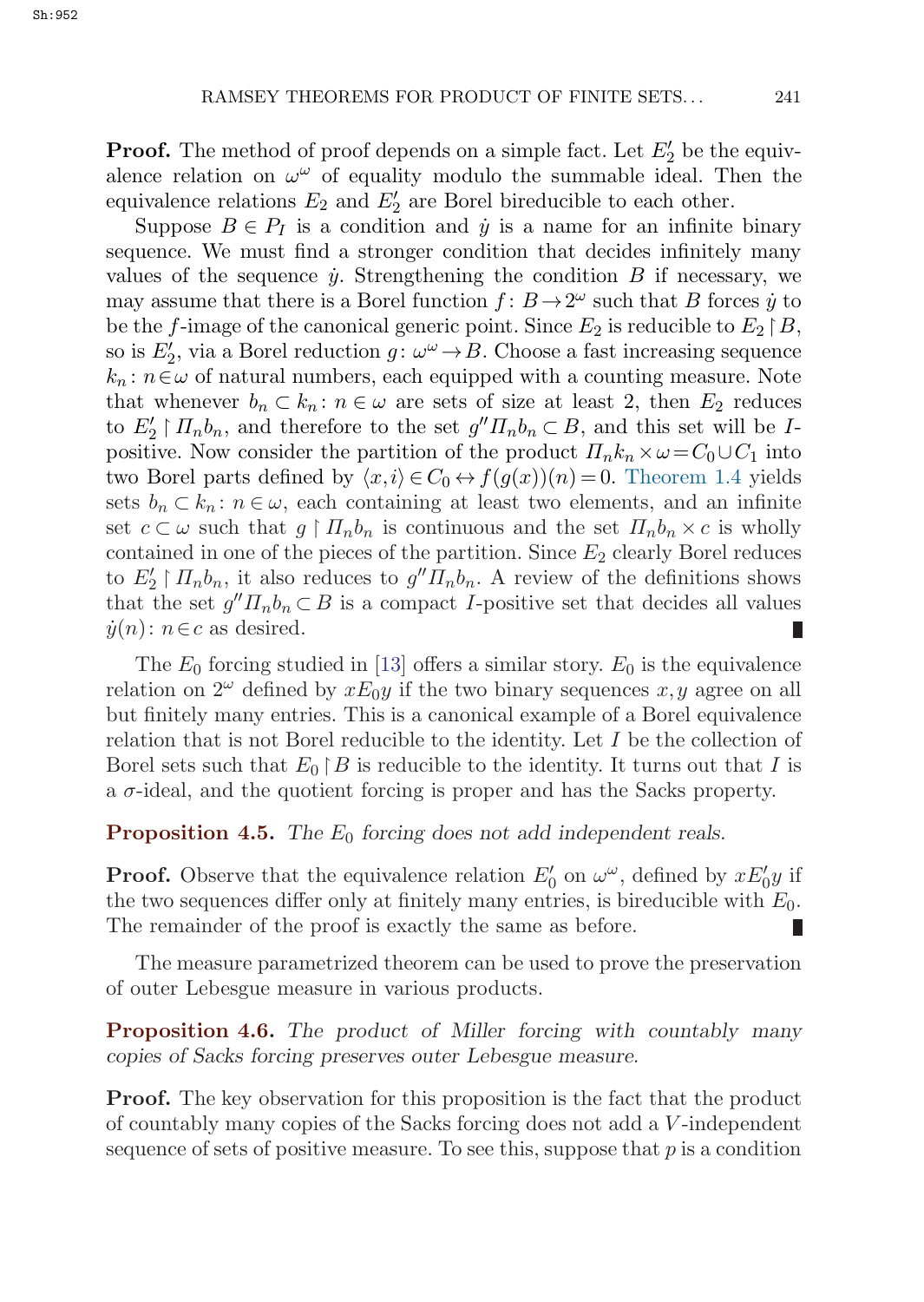in the product, forcing  $B_i: i \in \omega$  to be a sequence of closed sets of mass at least  $\varepsilon > 0$ . We must find an infinite set  $a \subset \omega$  and a point  $z \in 2^{\omega}$  as well as a condition  $q \leq p$  forcing  $\tilde{z} \in \bigcap_{i \in a} \tilde{B}_i$ . By a usual proper forcing argument, strengthening the condition  $p$  if necessary we can find a continuous function  $f: (2^{\omega})^{\omega} \to K(2^{\omega})^{\omega}$  such that p forces  $B_i = f(\vec{x}_{gen})(i)$ . By a homogeneity argument, we may assume that  $p$  is in fact the largest condition in the product. Now, it is not difficult to find numbers  $m_k^l : k \in \omega, l \in \omega$  so that  $m_k^l$ :  $l \in \omega$  form an increasing sequence starting with zero for every  $k \in \omega$ , and moreover the sets  $2^{m_k^l \setminus m_k^{l-1}}$ :  $k,l \in \omega$  equipped with counting measures form a sequence increasing fast enough so that [Theorem 1.6](#page-2-0) can be applied. There will be sets  $b_k^l$  of size at least 2 each for  $k, l \in \omega$ , a point  $z \in 2^{\omega}$ , and an infinite set  $a \subset \omega$  such that for every  $i \in a$  and every sequence  $\langle x_k : k \in \omega \rangle \in (2^{\omega})^{\omega}$ with  $\forall k, l \ x_k \upharpoonright [m_k^l, m_k^{l+1}) \in b_k^l$  it is the case that  $z \in f(x_k : k \in \omega)(i)$ . Consider the condition  $q \leq p$  in the product in which the k-th tree  $q(k) \subset 2^{<\omega}$  consists of those finite binary sequences s such that for every  $l \in \omega$ ,  $s \upharpoonright [m_k^l, m_k^{l+1}) \in b_k^l$ . Clearly,  $q \Vdash \check{z} \in \bigcap_{i \in a} \dot{B}_i$  as desired.

Suppose that p is a condition in the product forcing  $\dot{O} \subset 2^{\omega}$  to be an open set of mass  $\varepsilon < 1$ . We must produce a condition  $q \leq p$  and a point  $z \in 2^{\omega}$  such that  $q \not\parallel \check{z} \notin \dot{O}$ . The proposition then follows from [[13](#page-18-0), Proposition 3.2.11].

For a Miller tree  $T \subset \omega^{\leq \omega}$  let  $\pi_T : \omega^{\leq \omega} \to T$  be the natural order-preserving map with the range consisting of all the splitnodes of T. Let  $\varepsilon_t : t \in \omega^{\leq \omega}$ be positive real numbers whose sum is less than  $\frac{1-\varepsilon}{2}$ . A standard fusion argument will yield a condition  $p' = \langle T, S_n : n \in \omega \rangle \leq p$  such that for every argument will yield a condition  $p' = \langle T, S_n : n \in \omega \rangle \leq p$  such that for every sequence  $t \in \omega^{\leq \omega}$  there is a Sacks product name  $\dot{O}_t$  for a clopen set such that  $\langle T | \pi_T(t), S_n : n \in \omega \rangle$  forces  $\dot{O}_t \subset \dot{O}$  and  $\lambda(\dot{O} \setminus \dot{O}_t) < \varepsilon_t$ ; moreover,  $\dot{O}_t$  is forced to contain all basic clopen sets of radius  $\langle 2^{-|t|}$  that are a subset of  $\dot{O}$ . For the simplicity of notation, we will assume that  $T = \omega^{\langle \omega \rangle}$  and  $S_n = 2^{\langle \omega \rangle}$  for every number  $n \in \omega$ .

For every number  $i \in \omega$ , consider the product Sacks name  $\dot{P}_i$  for the set  $\bigcup_{t\in\omega\leq\omega}(\dot{O}_{t\cap i}\setminus\dot{O}_t)\cup\dot{O}_0.$  The Lebesgue measure of the set  $\dot{P}_i$  is forced to be smaller than  $\varepsilon + \sum_{t \in \mathcal{t}} \frac{1+\varepsilon}{2}$ . Since the product Sacks forcing does not add a *V*-independent sequence of sets of positive measure there must be a add a V -independent sequence of sets of positive measure, there must be a condition  $\langle S'_n : n \in \omega \rangle$  in the Sacks product, a point  $z \in 2^{\omega}$ , and an infinite set  $a \subset \omega$  such that the condition forces  $\check{y} \notin \bigcup_{i \in a} P_i$ . Consider the condition  $q = \langle T', S'_n : n \in \omega \rangle$  where T' is the tree of all sequences whose entries come. from the infinite set a. A review of the definitions shows that indeed,  $q \Vdash \check{y} \notin \dot{O}$ as required.

The previous arguments can be repeated with a large class of other forcing notions. Borderline unclear cases include the following: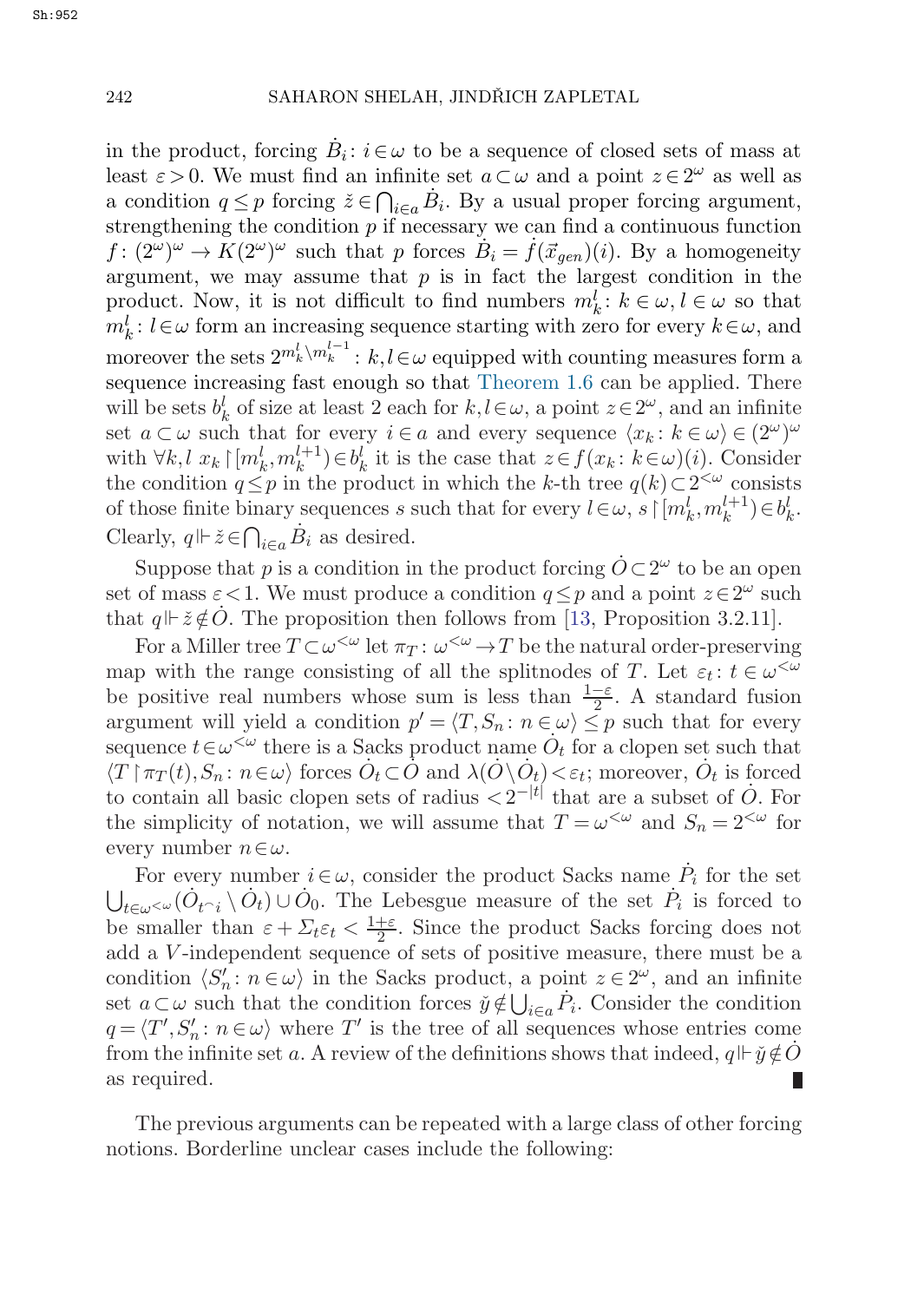<span id="page-18-0"></span>**Question 4.7.** Does the product of Laver and Sacks forcing preserve the outer Lebesgue measure?

**Question 4.8.** Let I be the  $\sigma$ -ideal generated by finite Hausdorff  $1/2$ dimensional mass sets on  $2^{\omega}$  with the minimum difference metric. Does the product  $P_I \times P_I$  add an independent real?

**Question 4.9.** Is not adding a *V*-independent sequence of sets of positive mass equivalent to the conjunction of not adding an independent real and preserving outer Lebesgue measure for some large class of proper forcing notions?

#### **References**

- [1] Carlos Di Prisco and James Henle: Partitions of products, *J. Symbolic Logic* **58** (1993), 860–871.
- [2] Carlos Di Prisco, Jimena Llopis and Stevo Todorcevic: Borel partitions of products of finite sets and the Ackermann function, *J. Comb. Theory, Ser. A* **93(2)** (2001), 333–349.
- [3] Carlos A. Di Prisco, Jimena Llopis and Stevo Todorcevic: Parametrized partitions of products of finite sets, *Combinatorica* **24(2)** (2004), 209–232.
- [4] David H. Fremlin: Large correlated families of positive random variables, *Math. Proc. Cambridge. Philos. Soc.* **103** (1988), 147–162.
- [5] Fred Galvin and Karel Prikry: Borel sets and Ramsey's theorem, *Journal of Symbolic Logic* **38** (1973), 193–198.
- [6] Ronald Graham, Bruce Rothschild and Joel Spencer: *Ramsey theory*, Wiley, New York, 1990.
- [7] Thomas Jech: *Set Theory*, Academic Press, San Diego, 1978.
- [8] Vladimir Kanovei: *Borel Equivalence Relations. Structure and Classification*; University Lecture Series **44**, American Mathematical Society, Providence, RI, 2008.
- [9] Richard Laver: Products of infinitely many perfect trees, *Journal of London Mathematical Society* **29** (1984), 385–396.
- [10] KRZYSZTOF MAZUR:  $F_{\sigma}$ -ideals and  $\omega_1\omega_1*$  gaps in the Boolean algebra  $P(\omega)/I$ , *Fundamenta Mathematicae* **138** (1991), 103–111.
- [11] ANDRZEJ ROSŁANOWSKI: *n*-localization property, *Journal of Symbolic Logic* 71 (2006), 881–902.
- [12] ANDRZEJ ROSŁANOWSKI and SAHARON SHELAH: *Norms on possibilities I: forcing with trees and creatures*; Memoirs of the American Mathematical Society **141**, xii + 167 p., 1999. math.LO/9807172.
- [13] JINDŘICH ZAPLETAL: *Forcing Idealized*, Cambridge Tracts in Mathematics 174, Cambridge University Press, Cambridge, 2008.
- [14] JINDŘICH ZAPLETAL: Preservation of P-points and definable forcing, submitted to *Fundamenta Mathematicae*, 2008.